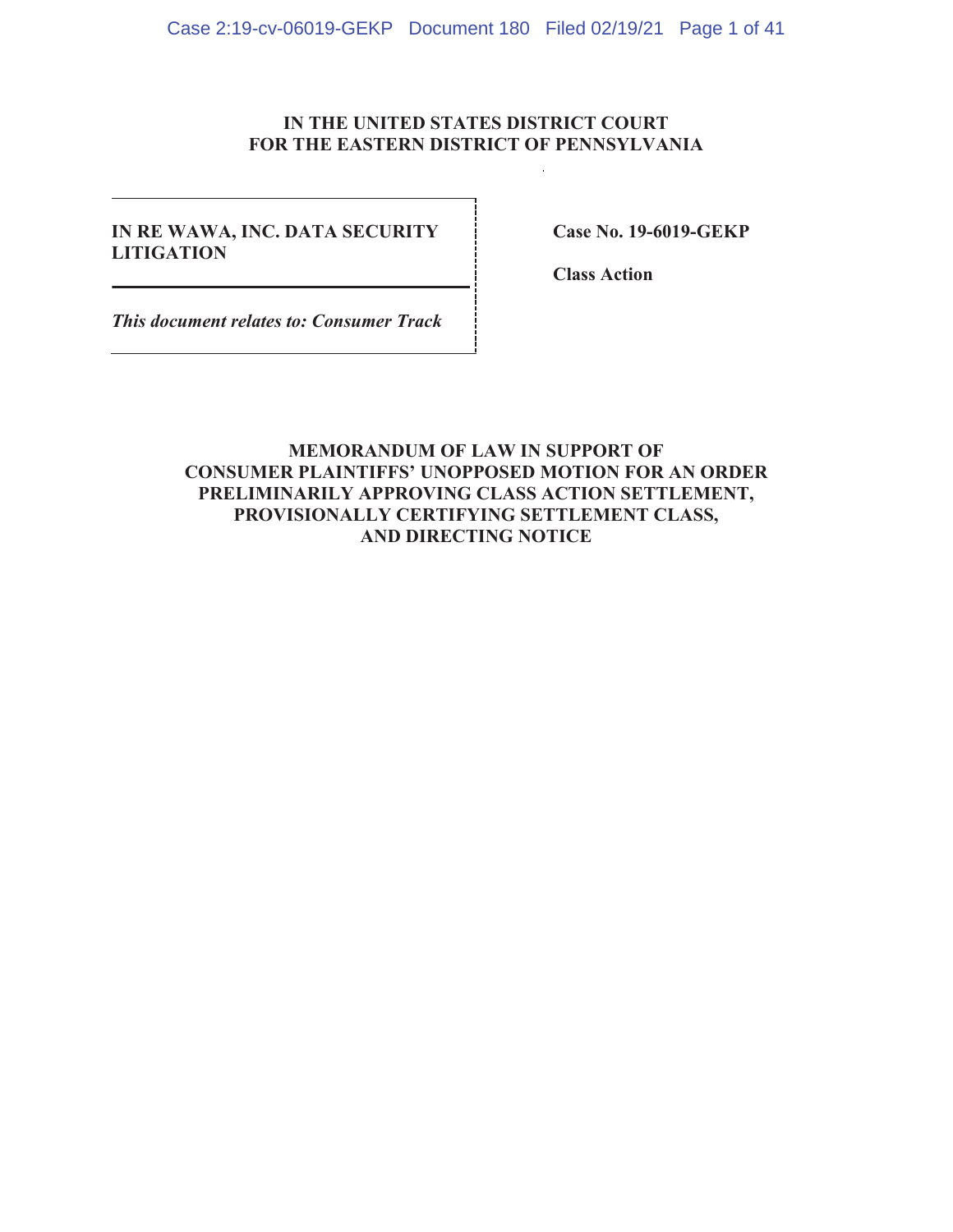## **TABLE OF CONTENTS**

#### **PAGE**

| I.   |           |                                                                     |                                                                                                                                                                                                      |  |
|------|-----------|---------------------------------------------------------------------|------------------------------------------------------------------------------------------------------------------------------------------------------------------------------------------------------|--|
| II.  |           |                                                                     |                                                                                                                                                                                                      |  |
|      | A.        |                                                                     |                                                                                                                                                                                                      |  |
|      | <b>B.</b> |                                                                     |                                                                                                                                                                                                      |  |
| III. |           |                                                                     |                                                                                                                                                                                                      |  |
|      | A.        |                                                                     |                                                                                                                                                                                                      |  |
|      | <b>B.</b> |                                                                     |                                                                                                                                                                                                      |  |
|      | $C$ .     |                                                                     |                                                                                                                                                                                                      |  |
|      | D.        |                                                                     | Attorneys' Fees and Expenses, Class Representative Service                                                                                                                                           |  |
|      | E.        |                                                                     |                                                                                                                                                                                                      |  |
|      |           | 1.                                                                  | The Settlement Website, Long Form Notice, and other<br>documents posted on the Settlement Website will provide Class<br>Members with comprehensive information about their rights and                |  |
|      |           | 2.                                                                  | Signs in Wawa's stores and at its fuel pumps, a press release,<br>and information on Wawa's website will inform Class Members<br>of the Settlement and direct them to the Settlement Website to file |  |
| IV.  |           |                                                                     |                                                                                                                                                                                                      |  |
|      | A.        | The Settlement Is "Fair, Reasonable and Adequate" and Satisfied the |                                                                                                                                                                                                      |  |
|      |           | 1.                                                                  |                                                                                                                                                                                                      |  |
|      |           | 2.                                                                  |                                                                                                                                                                                                      |  |
|      |           |                                                                     | The Settlement accounts for the costs, risks and delay of<br>a.                                                                                                                                      |  |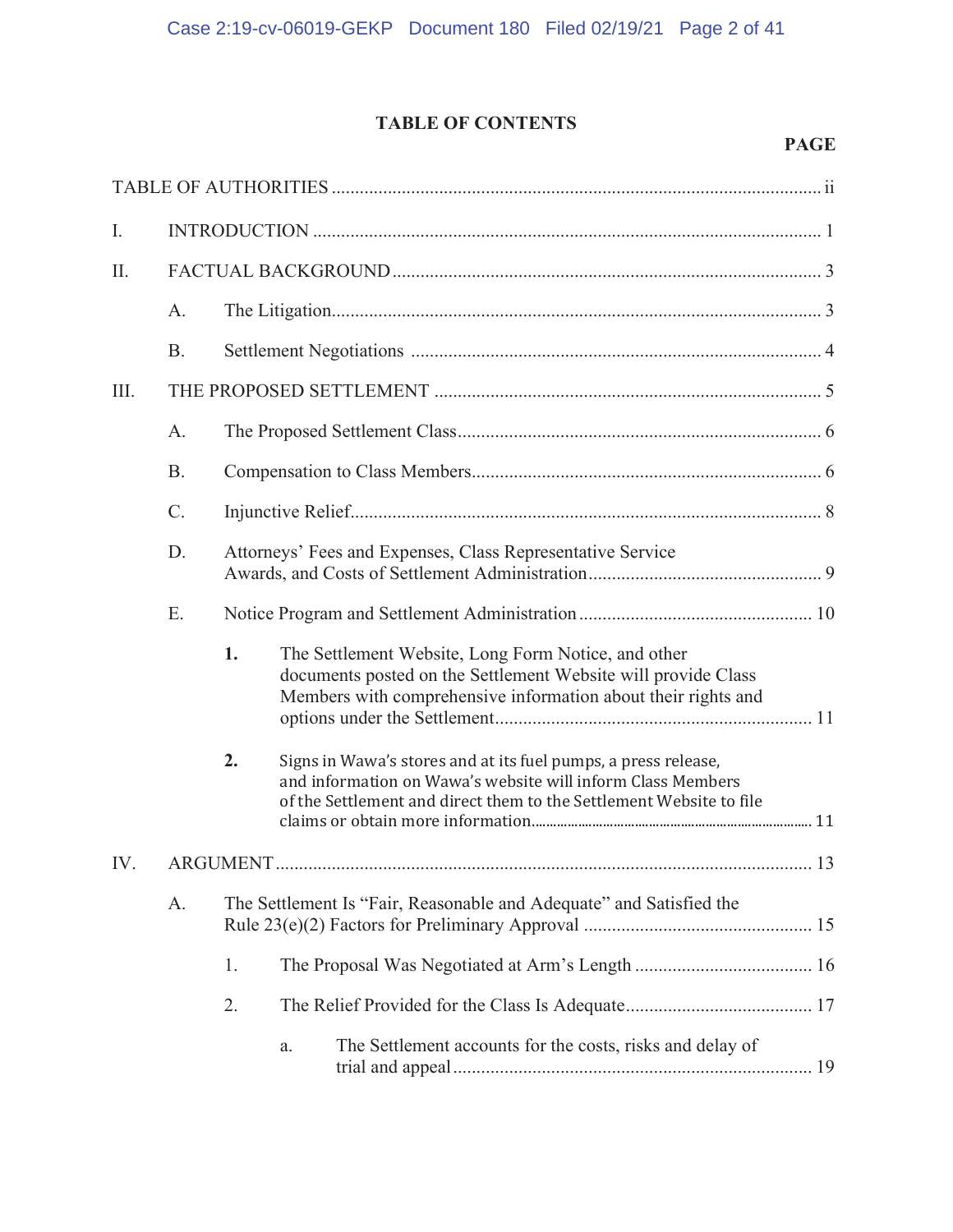|      |           |    | $\mathbf{b}$ . | The Settlement provides for an effective method of<br>distributing relief to the class, including through a                                                                                       |  |
|------|-----------|----|----------------|---------------------------------------------------------------------------------------------------------------------------------------------------------------------------------------------------|--|
|      |           |    | c.             |                                                                                                                                                                                                   |  |
|      |           |    | d.             | There are no additional agreements required to be                                                                                                                                                 |  |
|      |           | 3. |                | The Settlement Treats Class Members Equitable Relative to                                                                                                                                         |  |
|      | <b>B.</b> |    |                |                                                                                                                                                                                                   |  |
|      |           | 1. |                |                                                                                                                                                                                                   |  |
|      |           | 2. |                |                                                                                                                                                                                                   |  |
|      |           | 3. |                | The Class Representatives' Claims Are Typical of the Claims                                                                                                                                       |  |
|      |           | 4. |                | The Class Representatives and Co-Lead Counsel Will Fairly and                                                                                                                                     |  |
|      |           | 5. |                | Common issues Predominate over any Individual Issues and a<br>Class Action Is Superior to Other Available Methods of                                                                              |  |
|      |           |    | a.             |                                                                                                                                                                                                   |  |
|      |           |    | $\mathbf b$ .  | A class action is superior to other means of adjudication 27                                                                                                                                      |  |
|      | C.        |    |                | The Notice Program Provides Class Members with the Best Notice                                                                                                                                    |  |
|      |           | 1. |                |                                                                                                                                                                                                   |  |
|      |           | 2. |                | The detailed notice form, in-store signs, press release, and<br>settlement website clearly and concisely inform Class Members<br>about their rights and options, including how to file a claim 31 |  |
| V.   |           |    |                | INTERIM CO-LEAD COUNSEL SHOULD BE PROVISIONALLY                                                                                                                                                   |  |
| VI.  |           |    |                | PROPOSED SCHEDULE FOR FINAL APPROVAL HEARING, ETC.  33                                                                                                                                            |  |
| VII. |           |    |                |                                                                                                                                                                                                   |  |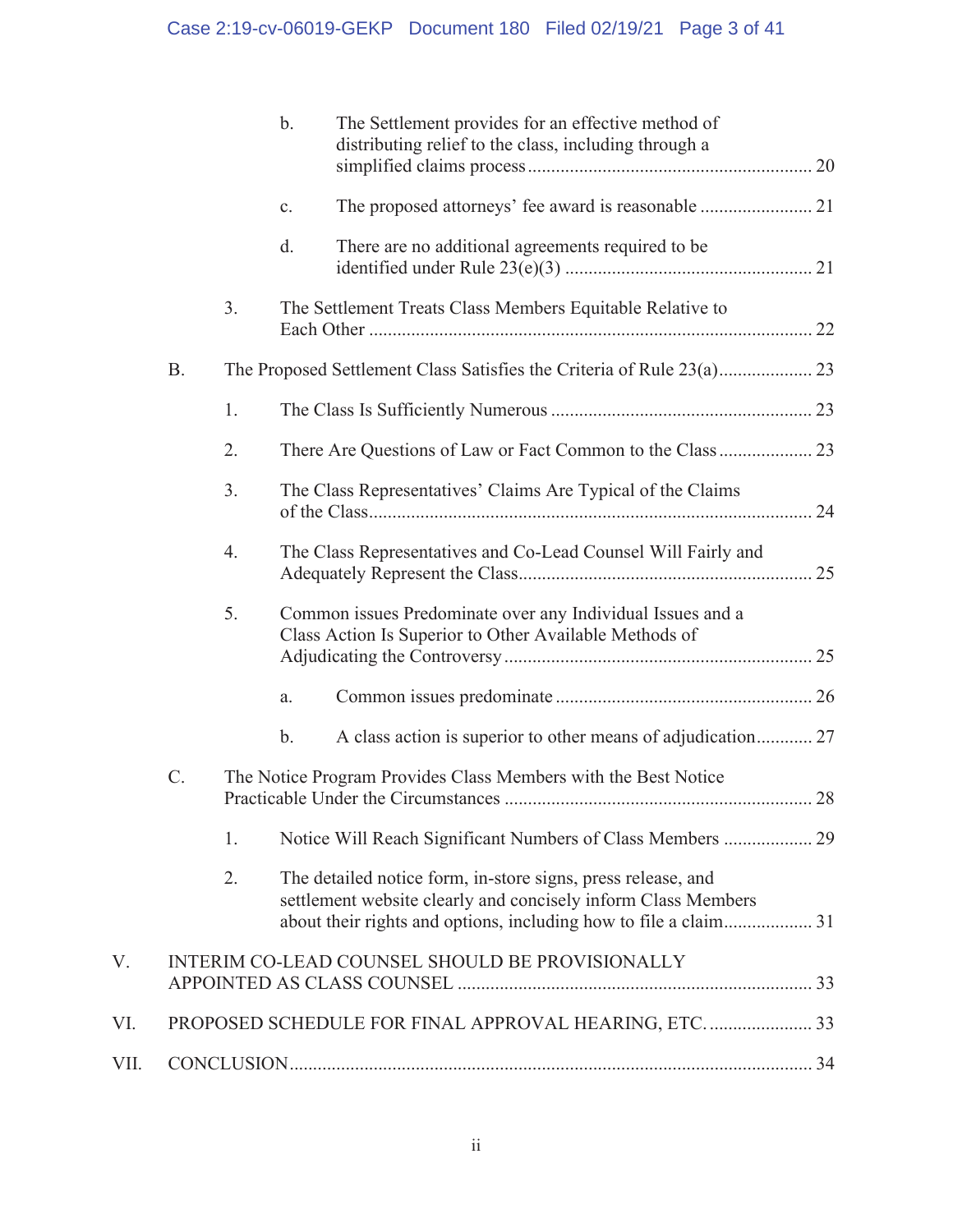## **TABLE OF AUTHORITIES**

| <b>Cases</b>                                                                                                 | Page(s) |
|--------------------------------------------------------------------------------------------------------------|---------|
| Adkins v. Facebook, Inc.,                                                                                    |         |
| Amchem Prods. v. Windsor,                                                                                    |         |
| Brady v. Due North Holdings, LLC,                                                                            |         |
| Campbell v. Facebook, Inc.,                                                                                  |         |
| Craig v. Rite Aid Corp.,                                                                                     |         |
| Ehrheart v. Verizon Wireless,                                                                                |         |
| Fulton-Green v. Accolade, Inc.,                                                                              |         |
| Gates v. Rohm & Haas Co.,                                                                                    |         |
| Girsh v. Jepson,                                                                                             |         |
| Hall v. Accolade, Inc.,<br>No. 2:17-cv-03423, 2019 WL 3996621 (E.D. Pa. Aug. 23, 2019) (Pratter, J.)  13, 24 |         |
| Hanlon v. Aramark Sports, LLC,                                                                               |         |
| In re CertainTeed Fiber Cement Siding Litig.,                                                                |         |
| In re Heartland Payment Sys., Inc. Customer Data Sec. Breach Litig.,                                         |         |
| In re Imprelis Herbicide Mktg, Sales Prac. and Prods. Liab. Litig.,                                          |         |
| In re Imprelis Herbicide Mktg, Sales Prac. and Prods. Liability Litig.,                                      |         |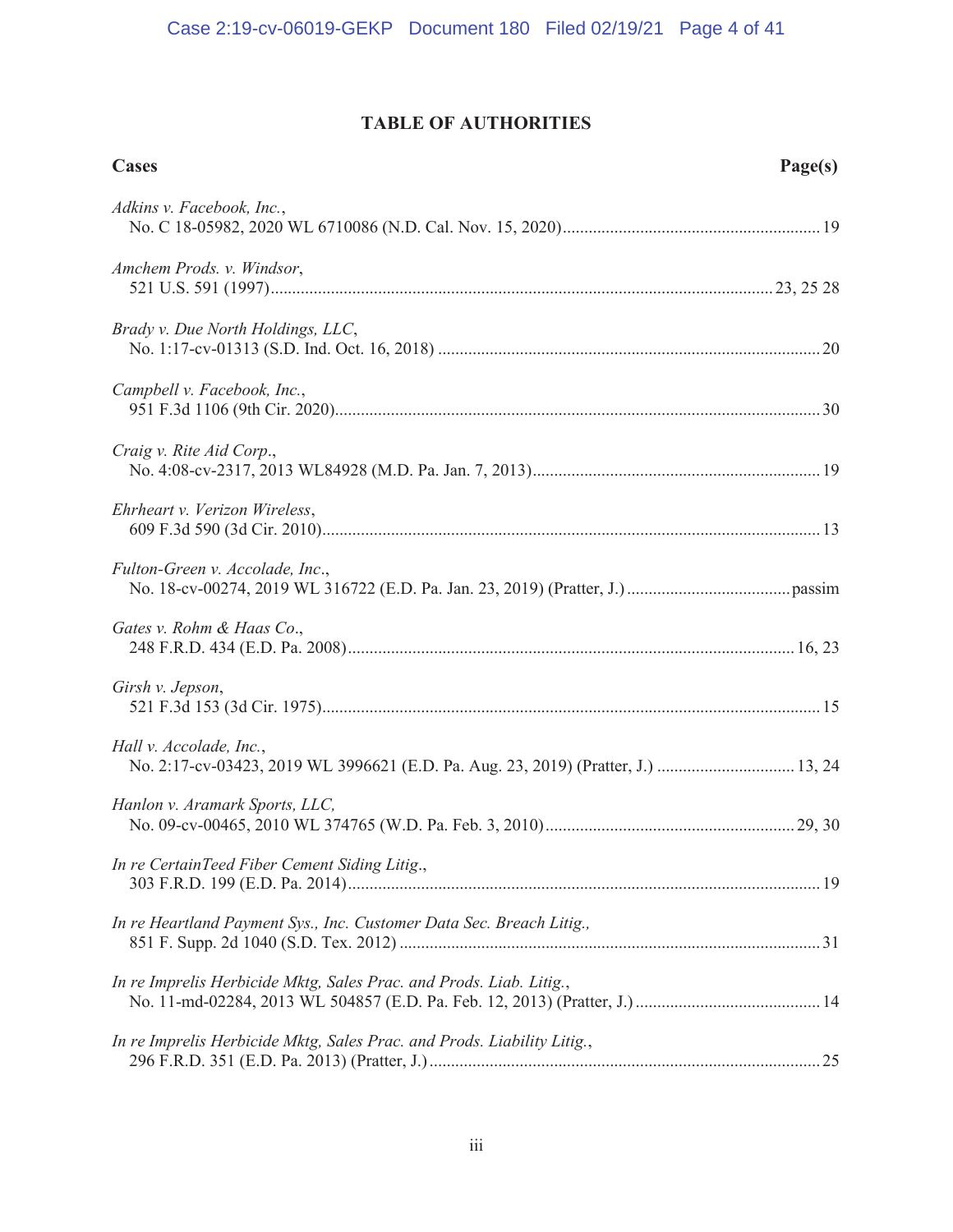# Case 2:19-cv-06019-GEKP Document 180 Filed 02/19/21 Page 5 of 41

| In re Nat'l Football League Players Concussion Injury Litig.,          |  |
|------------------------------------------------------------------------|--|
| In re Nat'l Football League Players Concussion Injury Litig.,          |  |
| In re Nat'l Football League Players' Concussion Injury Litig.,         |  |
| In re Processed Egg Prods. Antitrust Litig.,                           |  |
| In re Processed Egg Prods. Antitrust Litig.,                           |  |
| In re Sonic Corp. Customer Data Breach Litig.,                         |  |
| In re Sony Gaming Networks and Customer Data Security Breach Litig.,   |  |
| In re Warfarin Sodium Antitrust Litig.,                                |  |
| In re Zappos Security Breach Litig.,                                   |  |
| Linnins v. Haeco Americas, Inc. (f/k/a Timco Aviation Services, Inc.), |  |
| Mack Trucks, Inc. v. Int'l Union, UAW,                                 |  |
| Mehling v. New York Life Ins. Co.,                                     |  |
| Mullane v. Central Hanover Bank & Trust Co.,                           |  |
| Myers v. Jani-King of Philadelphia, Inc.,                              |  |
| Palamara v. Kings Family Rests.,                                       |  |
| Sullivan v. DB Invs., Inc.,                                            |  |
| Swinton v. SquareTrade, Inc.,                                          |  |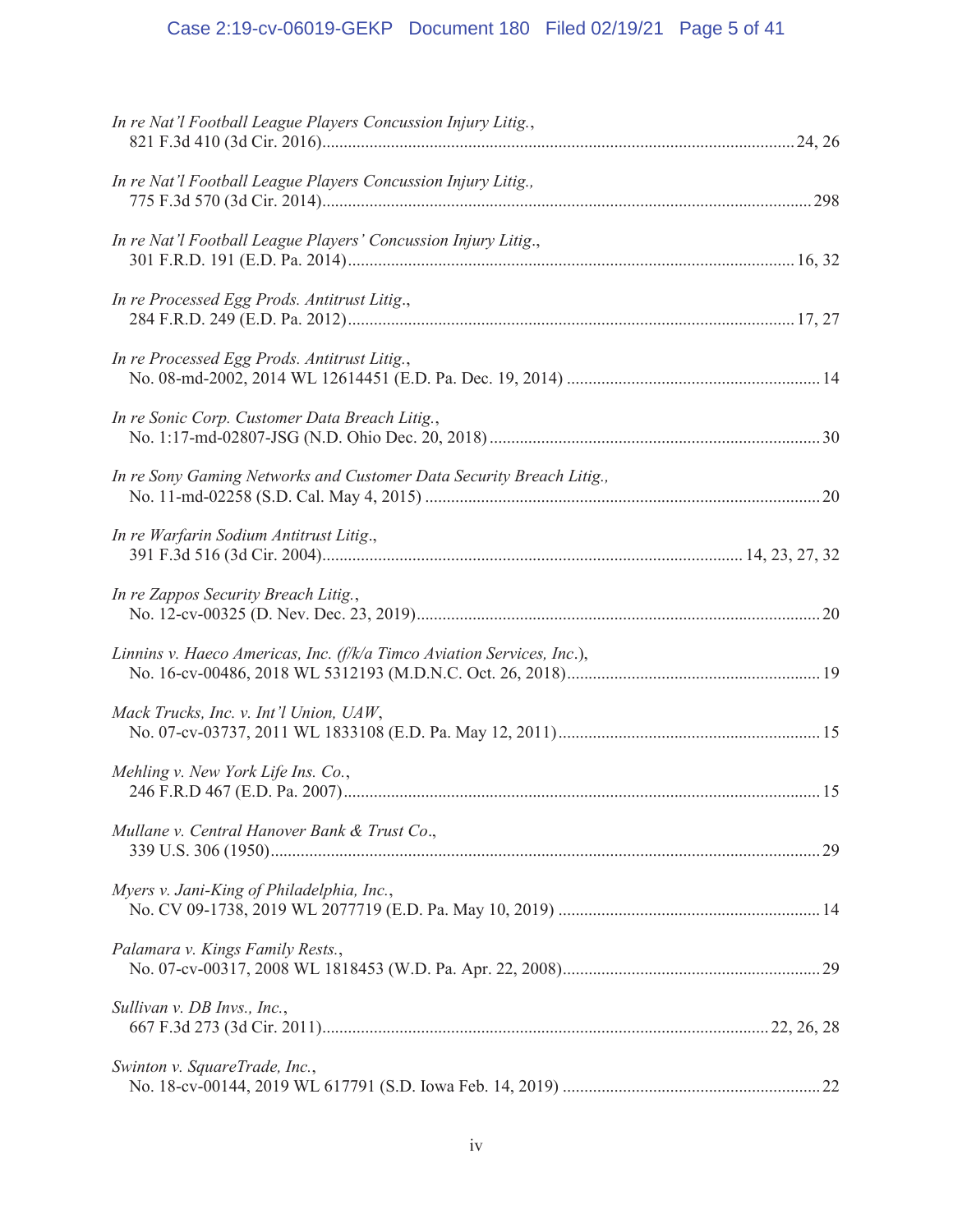# Case 2:19-cv-06019-GEKP Document 180 Filed 02/19/21 Page 6 of 41

| Tyson Foods, Inc. v. Bouaphakeo,          |  |
|-------------------------------------------|--|
| Wal-Mart Stores, Inc. v. Dukes,           |  |
| Walsh v. Great Atl. & Pac. Tea Co., Inc., |  |
| Vinh Du v. Blackford,                     |  |
| <b>Other Authorities</b>                  |  |
| <b>Rules</b>                              |  |
|                                           |  |
|                                           |  |
|                                           |  |
|                                           |  |
|                                           |  |
|                                           |  |
|                                           |  |
|                                           |  |
|                                           |  |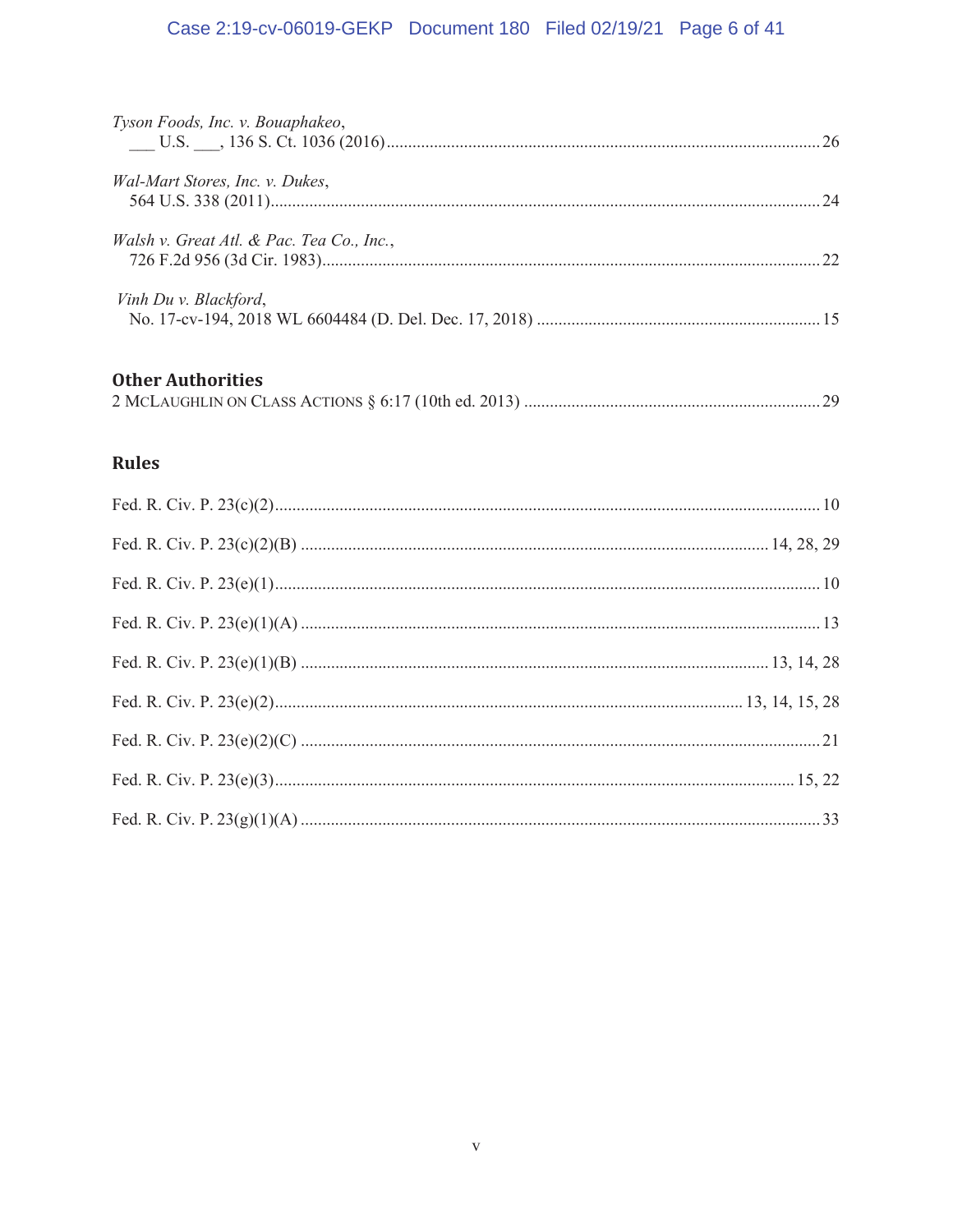### **I. INTRODUCTION**

Plaintiffs in the Consumer Track of this litigation ("Plaintiffs") and Defendant Wawa, Inc. ("Wawa"), with the assistance of a mediator, the Honorable Diane M. Welsh (Ret.) of JAMS, have reached an agreement to resolve this class action. This case was brought by customers who were affected by a data security incident involving Wawa's payment card environment. Pursuant to the terms set forth in the Parties' Settlement Agreement (the "Settlement Agreement" or "S.A."),<sup>1</sup> Plaintiffs now respectfully submit this memorandum of law in support of the accompanying motion ("Motion"). The Motion asks the Court to enter an order preliminarily approving the settlement ("Settlement") detailed in the Settlement Agreement, and provisionally certify the Settlement Class defined below (the "Class"), find that the proposed Notice Plan provides the best notice practicable, direct that notice of the Settlement be disseminated to members of the Class ("Class Members") in the form and manner proposed therein and schedule a Final Approval Hearing to address whether the Settlement should be finally approved. Wawa does not oppose this motion or the relief sought in this motion.

The Settlement provides for three tiers of relief to Class Members, based on their circumstances. Class Members will be eligible to receive Wawa Gift Cards of \$5 or \$15, or cash payments of up to \$500. The five dollar gift cards will be available to customers who used a debit or credit card ("payment card") to make a purchase at Wawa during the period of March 4, 2019 to December 12, 2019 and attest that they spent at least some time monitoring their accounts as a result of the Data Security Incident. S.A. ¶ 36.a. Class Members need not have

<sup>&</sup>lt;sup>1</sup> The Settlement Agreement is attached as Exhibit 1 to the Joint Declaration of Interim Co-Lead Counsel in Support of Consumer Track Plaintiffs' Motion for an Order Preliminarily Approving the Proposed Class Action Settlement, Provisionally Certifying the Settlement Class, and Directing Notice ("Joint Declaration" or "Jt. Decl."). Unless otherwise indicated, capitalized terms herein shall have the same definition as set forth in the Settlement Agreement.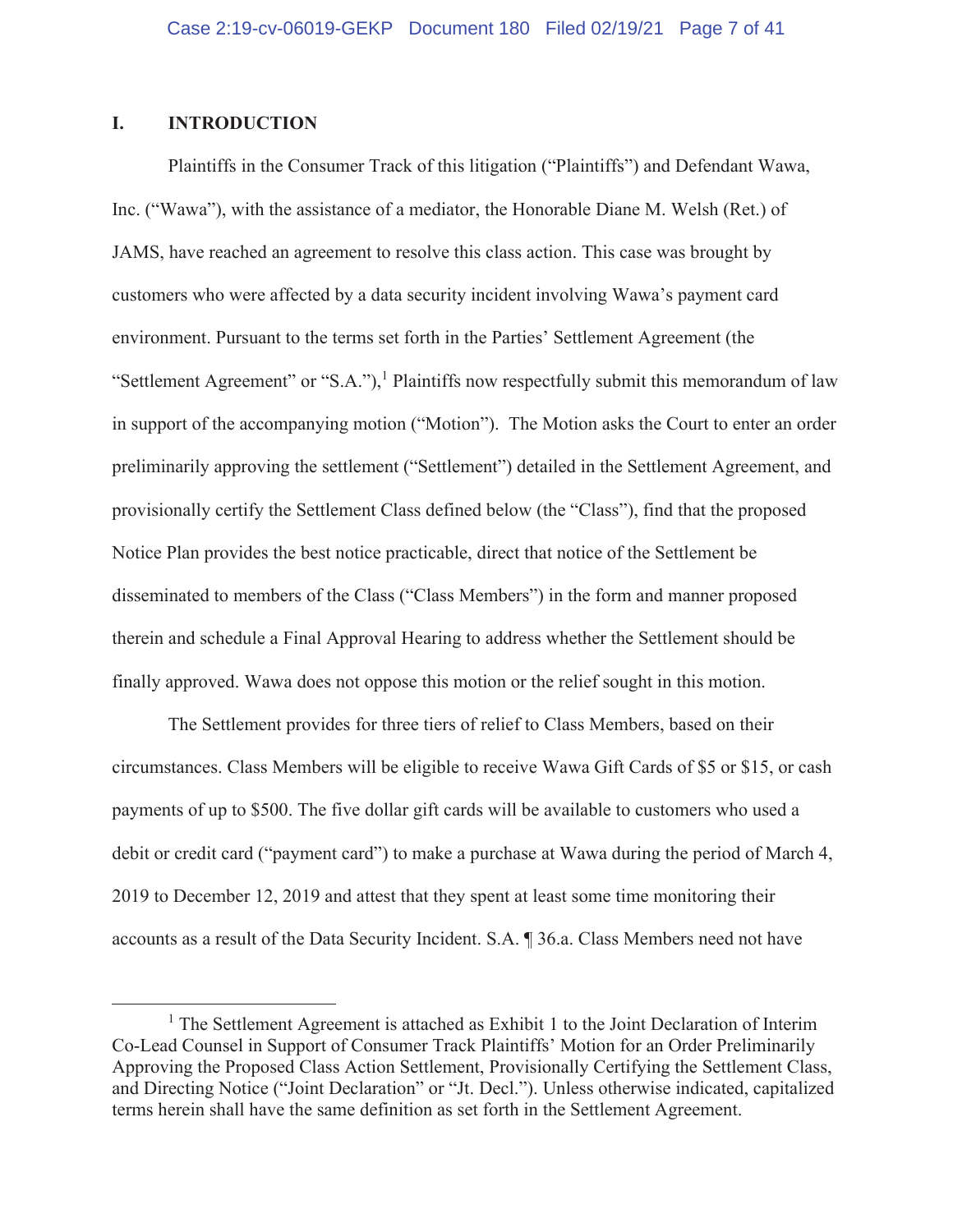#### Case 2:19-cv-06019-GEKP Document 180 Filed 02/19/21 Page 8 of 41

experienced any actual or attempted misuse of their data in order to be eligible for this Tier of relief. *Id.* Fifteen dollar gift cards will be available to customers who used a payment card to make a purchase at Wawa during the relevant period, had a subsequent fraudulent charge or attempted fraudulent charge on their card, and spent at least some time addressing the fraudulent transaction or otherwise monitoring their account. *Id.,* ¶ 36.b. Depending on the number of claims filed, the total value of \$5 and \$15 Wawa Gift Cards awarded could reach an aggregate maximum of \$8 million. *Id.,* ¶¶ 36.a.vi and 36.b.iv. The Wawa Gift Cards are an appropriate mode of compensation here because Wawa maintains an unusually loyal base of repeat customers who routinely return to its 900+ stores. Indeed, Wawa represents that its gift cards have a 97.2% usage rate, meaning that of all the dollars loaded onto Wawa gift cards, 97.2% of those dollars are redeemed. Wawa also represents that it sells more than 3,000 products in its store that are less than \$5 and that 78% of its products are below that threshold. Jt. Decl. ¶ 27. *See also* Declaration of Hon. Diane M. Welsh (Ret.) of JAMS in Support of Proposed Class Settlement ("Welsh Decl.") (attached at Ex. 2 to Jt. Decl.), ¶ 12 (describing the persuasiveness of Wawa's statements about its repeat customers during mediation negotiations).

The Settlement also provides for cash payments to Class Members who can demonstrate certain expenditures or out-of-pocket losses resulting from the Data Security Incident. Payments for such expenses or losses are capped at \$500 per claimant, and the maximum total payment by Wawa for such claims is \$1 million in aggregate. S.A. ¶ 36.c.

Finally, the Settlement provides for significant injunctive relief aimed at strengthening Wawa's payment processing environment. These enhancements, along with other enhancements made prior to the Settlement and attributed in part to this litigation, are valued at no less than \$35 million. S.A. ¶¶ 38-41.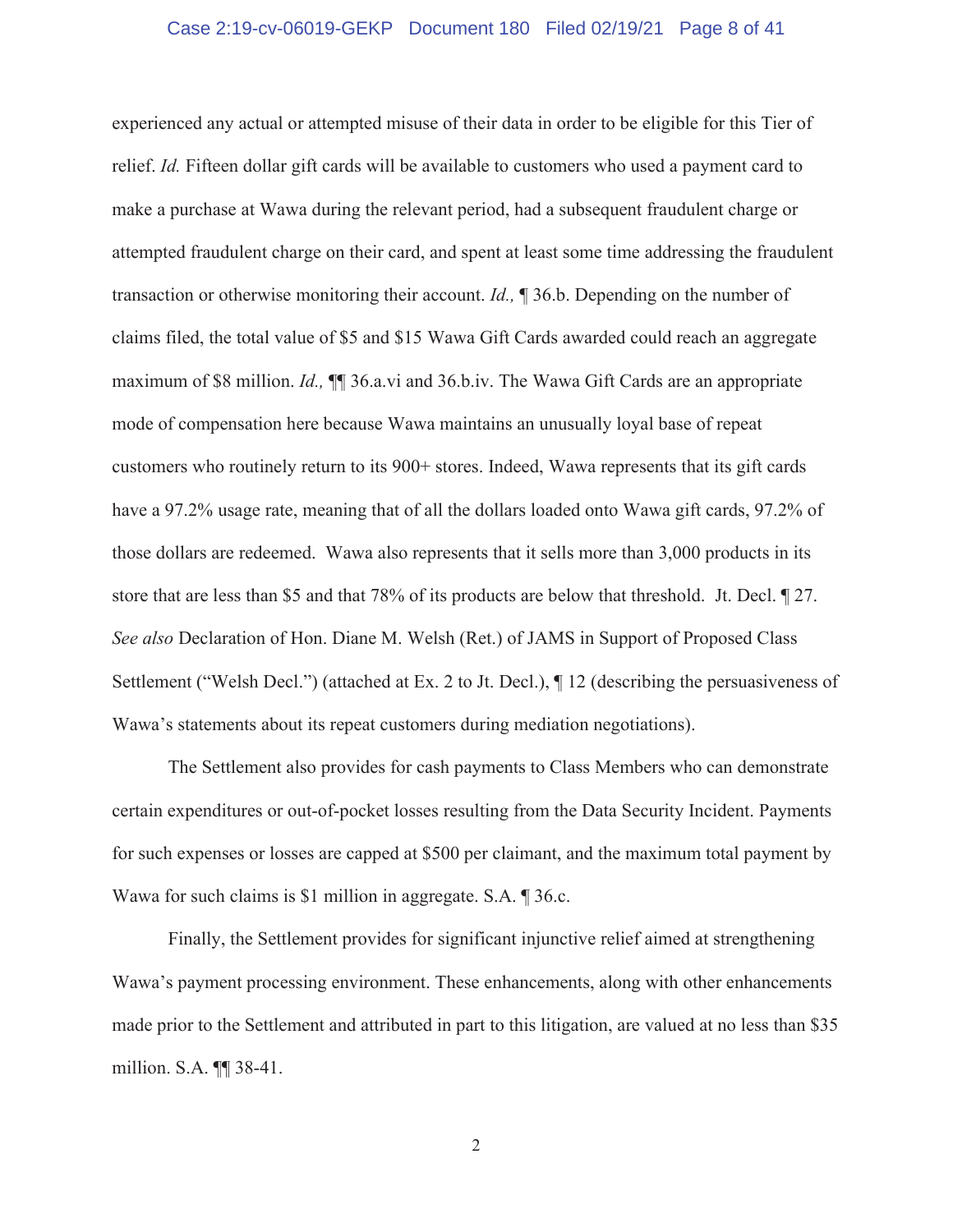#### Case 2:19-cv-06019-GEKP Document 180 Filed 02/19/21 Page 9 of 41

The Settlement compares favorably with settlements in similar data breach litigation and was reached only after intensive arm's length negotiations before a skilled and engaged mediator. Welsh Decl., *passim*. Accordingly, Plaintiffs respectfully submit that the Court should preliminarily approve the terms and conditions of the Settlement and permit notice to the Settlement Class.

#### **II. FACTUAL BACKGROUND**

#### **A. The Litigation**

Beginning in December 2019, numerous class actions were filed in this district and elsewhere on behalf of Wawa customers whose credit and debit card information was stolen by cybercriminals as part of an attack on Wawa's payment card environment. The resulting Data Security Incident involved transactions at most of Wawa's nearly 900 convenience stores (including fuel dispensers) over a nine-month period from March 4, 2019 until December 12, 2019 (the "Period of the Security Incident"). Information compromised in the Data Security Incident included credit and debit card numbers, card expiration dates, and cardholder names.

On January 8, 2020, Chief Judge Juan Sanchez entered an order consolidating the cases filed by customers relating to the Data Security Incident. (Dkt. 9.)

On June 12, 2020, the Court appointed the following counsel as Interim Co-Lead Counsel for the Plaintiffs in the Consumer Track: Sherrie Savett of Berger Montague PC; Roberta Liebenberg of Fine, Kaplan and Black, R.P.C.; Benjamin Johns of Chimicles Schwartz Kriner & Donaldson-Smith LLP; and Linda Nussbaum of Nussbaum Law Group, P.C. (Dkt. 120.)

On July 27, 2020, Interim Co-Lead Counsel filed the operative Consumer Plaintiffs' Consolidated Class Action Complaint (Dkt. 132) ("Complaint"). Asserting legal claims for negligence, negligence per se, breach of implied contract, unjust enrichment, and violations of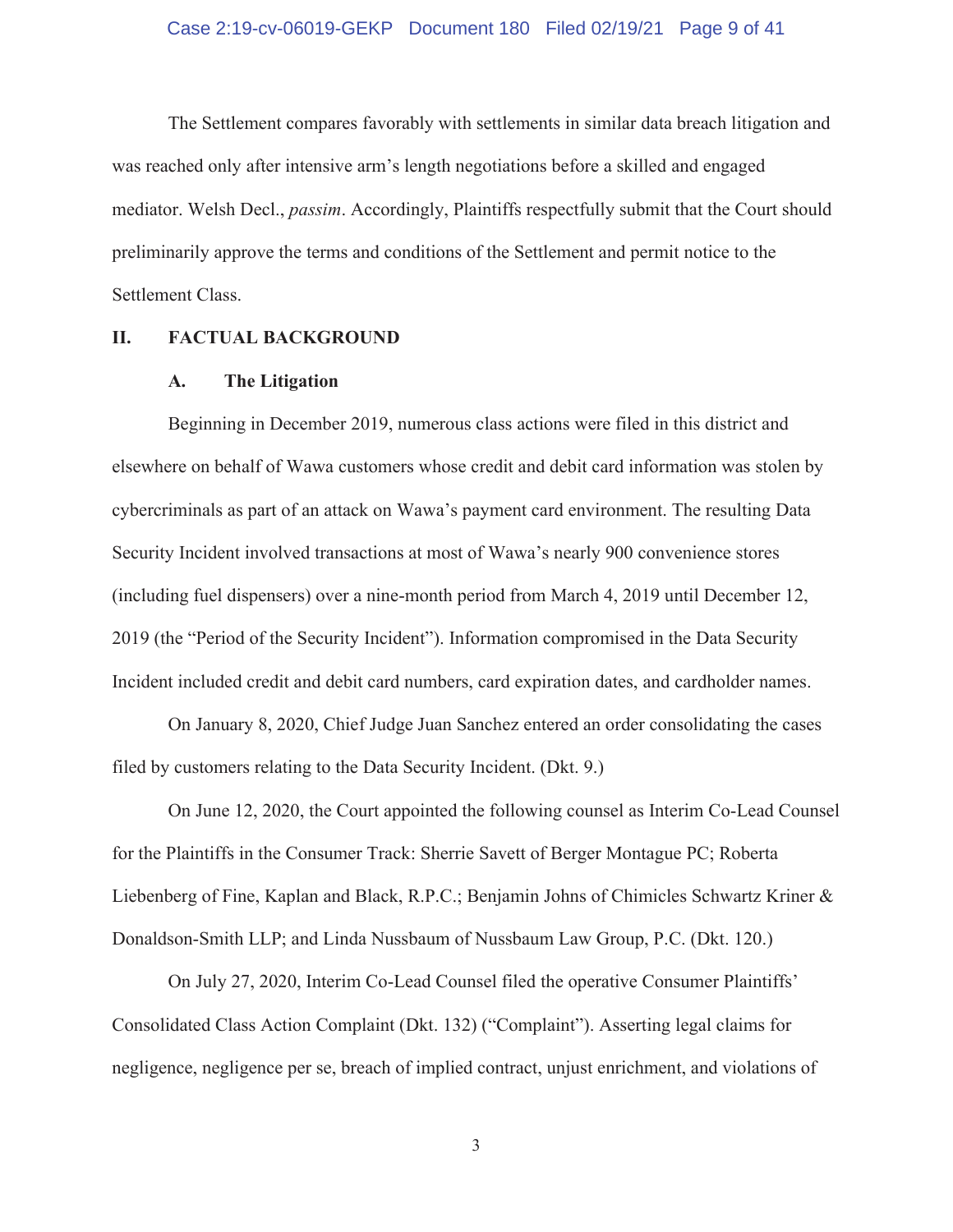#### Case 2:19-cv-06019-GEKP Document 180 Filed 02/19/21 Page 10 of 41

state consumer protection and data privacy statutes, the Complaint alleged, among other things, that despite the foreseeability of a data breach, Wawa failed to implement adequate measures to protect the sensitive, non-public payment card information entrusted to it by its customers. The Complaint further alleged that some Class Members have experienced and will continue to experience fraudulent transactions on their payment cards. The Complaint also alleged that many Class Members have spent time responding to the security incident, may have spent money for protective measures, and were at an increased risk of future misuse of their payment card information. The Complaint sought to remedy those harms through, among other things, reimbursement of out-of-pocket losses and compensation for time spent in response to the Data Security Incident, as well as injunctive relief entailing substantial improvements to Wawa's data security systems.

#### **B. Settlement Negotiations**

Recognizing the desirability of early settlement discussions and the litigation risk to both sides, at a hearing on June 11, 2020, Wawa and Interim Co-Lead Counsel notified the Court of their intention to participate in a mediation to attempt to resolve the matter. In Case Management Order No. 2, the Court acknowledged that the Parties would be holding a mediation and exchanging documents and substantive mediation statements in advance of the mediation. The Court ordered that "[s]hould the mediation be unsuccessful, motion practice shall proceed according to the foregoing pleading and/or motion schedule, and discovery shall proceed according to a schedule to be negotiated promptly by the parties and presented to the Court for approval." (Dkt. 119.)

Thereafter, the Parties held several meet-and-confer calls to discuss the mediation and the exchange of documents, information, and mediation statements. Jt. Decl. ¶ 9. Through various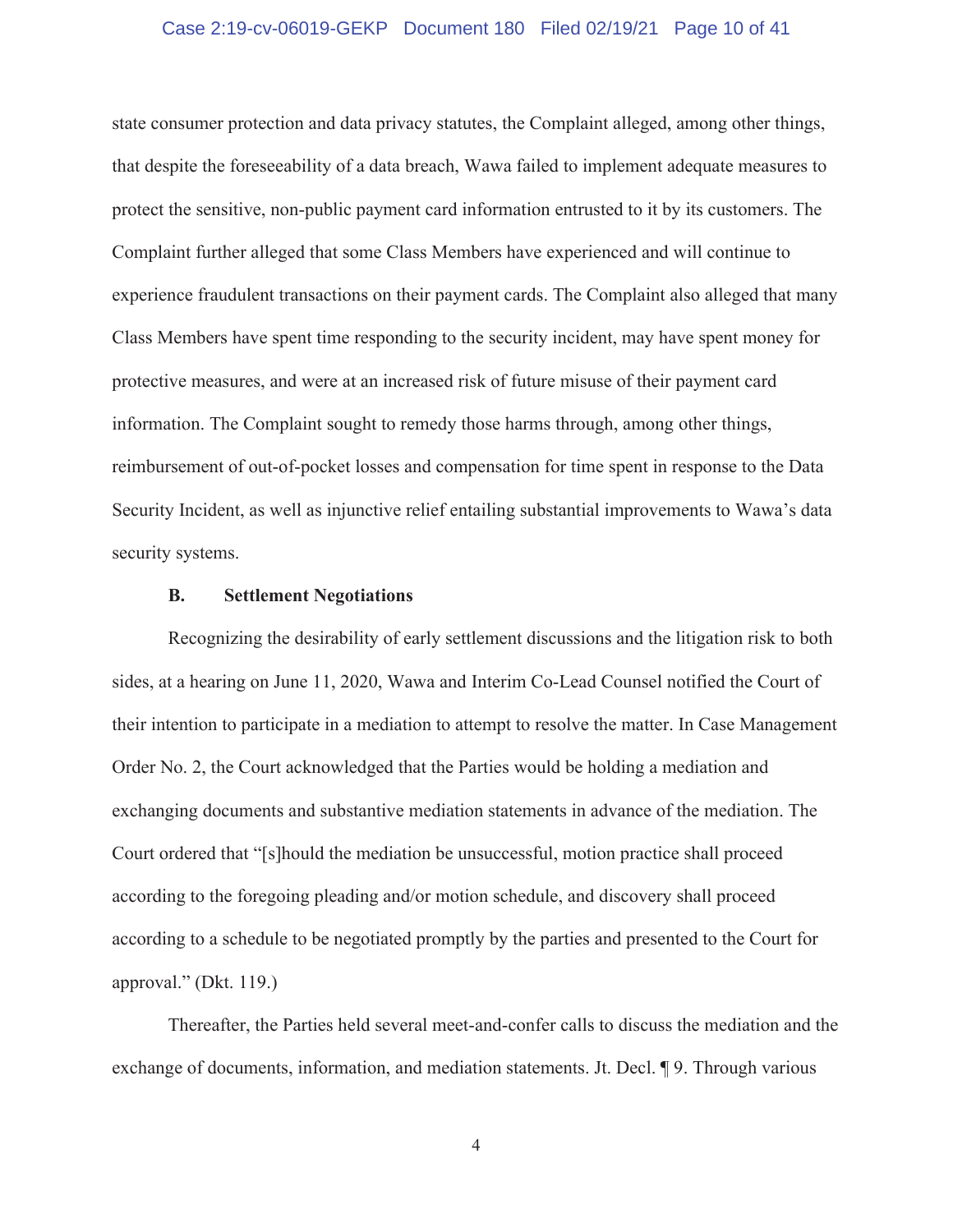#### Case 2:19-cv-06019-GEKP Document 180 Filed 02/19/21 Page 11 of 41

rounds of document productions, Wawa produced 3,596 pages of documents to Plaintiffs, and Plaintiffs produced 212 pages of documents to Wawa. *Id.,* ¶¶ 10, 11. The Parties reviewed all produced documents, as well as public information regarding the Data Security Incident and each other's mediation statements, in advance of the mediation. *Id*. Plaintiffs also consulted with their expert witness regarding data security issues in connection with the mediation. *Id.,* ¶¶ 6, 11.

On September 15, 2020, the Parties attended a mediation presided over by Judge Welsh. Welsh Decl. **¶** 8. The mediation, which lasted nearly 12 hours, consisted of joint sessions as well as numerous break-out sessions. *Id.* The negotiations were hard fought and conducted at arms' length and in good faith by experienced counsel who were guided by both their experience and their extensive research of the facts and the law relating to this case. *Id.,* ¶¶ 8-10.

At the end of the mediation session, the Parties reached an agreement in principle, *id*, ¶ 11, which they later memorialized in the Settlement Agreement dated February 9, 2021.

#### **III. THE PROPOSED SETTLEMENT**

The Settlement provides for monetary relief to Class Members via a three-tier system totaling up to \$9 million in aggregate payments. The relief is comprised of Wawa Gift Cards totaling up to \$8 million for those who used their payment cards at Wawa during the Period of the Security Incident, and cash payments totaling up to \$1 million to those who experienced outof-pocket losses. The Settlement also includes important injunctive relief designed to further strengthen Wawa's data security systems to prevent future unauthorized intrusions to its data systems.

In exchange for the consideration set forth in the Settlement Agreement, all Class Members who do not exclude themselves from the Settlement release their claims against Wawa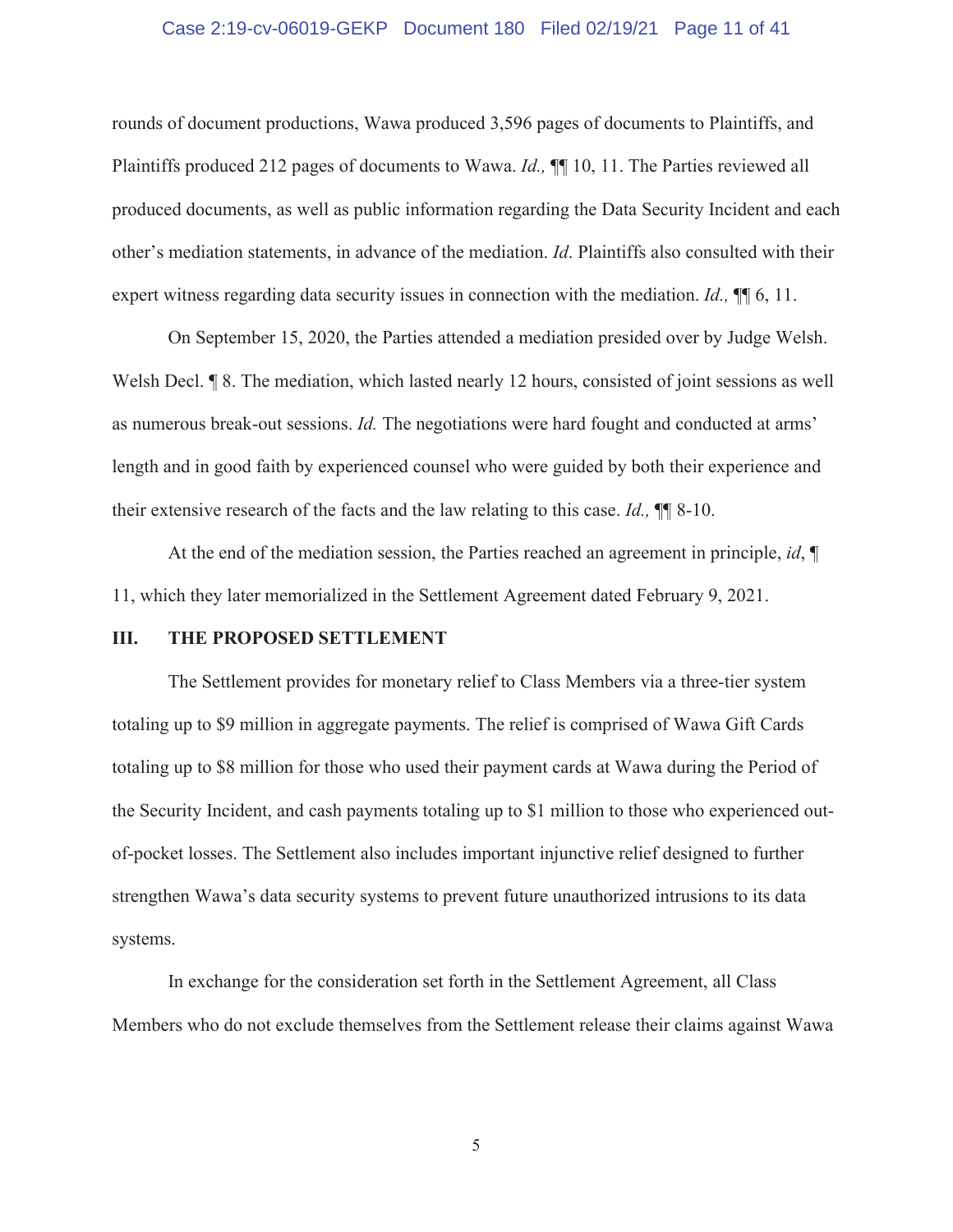arising from the Data Security Incident.<sup>2</sup> If approved by the Court, the Settlement will result in the dismissal with prejudice of all of the consumer class actions filed against Wawa related to the Data Security Incident.

### **A. The Proposed Settlement Class**

The Proposed Settlement Class is defined as:

All residents of the United States who used a credit or debit card at a Wawa location at any time during the Period of the Data Security Incident of March 4, 2019 through December 12, 2019. Excluded from the Settlement Class are Wawa's executive officers and the Judge to whom this case is assigned.

S.A. ¶ 28.

### **B. Compensation to Class Members**

Tier One will consist of claimants who can show that they made a Wawa purchase using a credit or debit card during the Period of the Security Incident and attest that they spent at least some time monitoring their accounts as a result of the Data Security Incident. Tier One claimants need not have experienced fraudulent purchases on their payment cards. Tier One claimants will be entitled to a \$5 Wawa Gift Card. Total Tier One compensation is subject to a \$6 million cap and a \$1 million floor. *Id.*, ¶ 36.a.<sup>3</sup>

Tier Two will consist of claimants who can show that they made a Wawa purchase using a credit or debit card during the Period of the Security Incident and submit reasonable proof of a subsequent fraudulent charge or attempted fraudulent charge. Tier Two claimants must also attest

<sup>&</sup>lt;sup>2</sup> The release in the Settlement Agreement expressly excludes any claims by any current or former Wawa employee or their dependents that any of their social security numbers were compromised as a result of the Data Security Incident. S.A. ¶ 96.

 $3$  The ceiling means that if the total value of all Gift Cards in Tier One would be more than \$6 million, each gift card will be reduced on a *pro rata* basis so that the total value distributed is \$6 million. The floor means that if the total value of all Gift Cards in Tier One would be less than \$1 million, the value of each Gift Card will be increased on a *pro rata* basis until the total value distributed is \$1 million. S.A. ¶ 36.a.vi.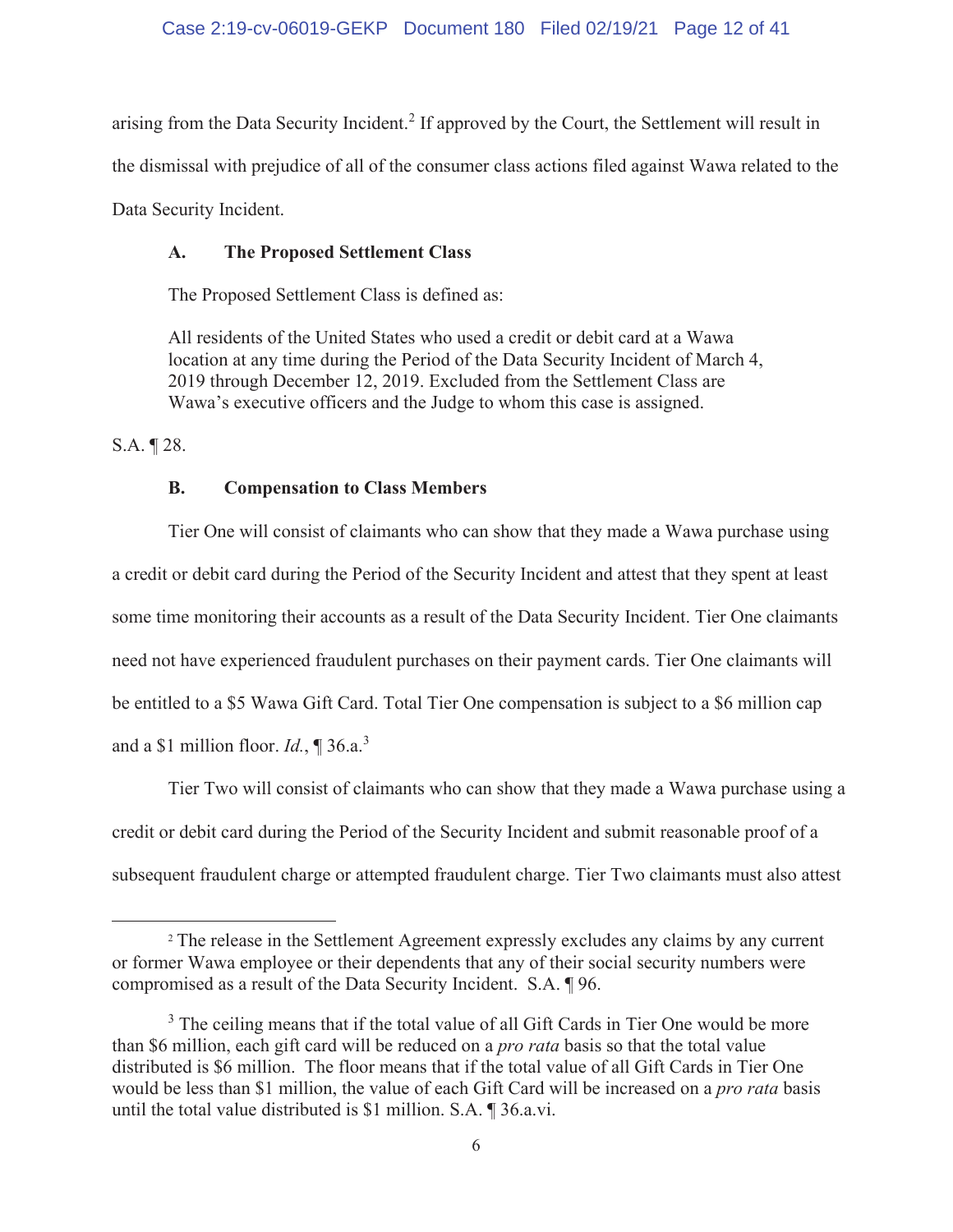#### Case 2:19-cv-06019-GEKP Document 180 Filed 02/19/21 Page 13 of 41

that they spent at least some time addressing the fraudulent transaction or monitoring their account as a result of the Data Security Incident. Tier Two claimants will be entitled to a \$15 Wawa Gift Card. Total Tier Two compensation is subject to a \$2 million cap and no floor. *Id.*, ¶ 36.b.

The Wawa Gift Cards provided as compensation to Tier One and Tier Two claimants will be fully transferable, will be valid for one year, and will be usable toward the purchase of any item sold in a Wawa convenience store (including fuel if the payment is completed inside the store), excluding cigarettes and other tobacco or nicotine delivery products. *Id.,* ¶ 33. Wawa Gift Cards can be used multiple times if the initial transaction is less than the card's face value. *Id*.

Tier Three will consist of claimants who can demonstrate out-of-pocket expenses or losses in connection with a fraudulent transaction incurred on a payment card used at Wawa during the Period of the Security Incident. These losses may include, but are not limited to, unreimbursed fraudulent charges, bank fees, replacement card fees, late fees from transactions with third parties that were delayed due to fraud or card replacements, credit freeze fees, parking expenses or other transportation expenses for trips to a financial institution to address fraudulent charges or receive a replacement payment card, or other expenses reasonably attributable to the Data Security Incident. Tier Three claimants will be entitled to cash payments equal to their outof-pocket expenses or losses up to \$500 for each claimant. Total Tier Three payments are subject to a \$1 million cap. *Id.*, ¶ 36.c.

The Settlement Agreement sets forth a straightforward claims process with the use of simple Claim Forms. Class Members will be entitled to relief in only one Tier, and must select a Tier when submitting a claim. Class Members in all Tiers will be given an opportunity to cure any deficiencies in their claim submissions. Class Members who are unable to demonstrate their eligibility for membership in the selected Tier will automatically be eligible for compensation for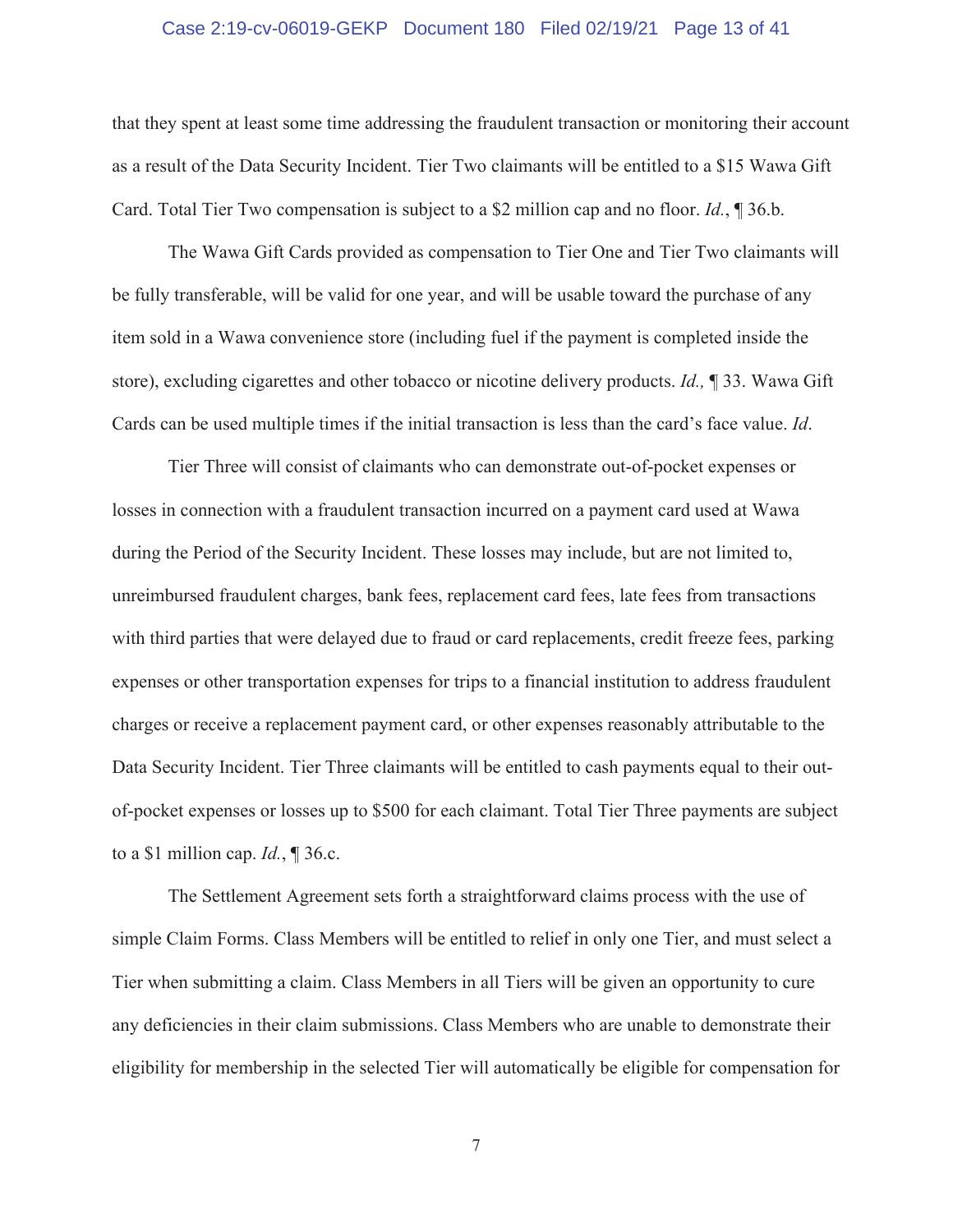### Case 2:19-cv-06019-GEKP Document 180 Filed 02/19/21 Page 14 of 41

the next closest Tier in which their claim submission demonstrates valid membership. *Id.,* ¶ 36. For example, a claimant who submits a deficient claim for Tier 2 and is unable to cure it will be placed into Tier 1 (rather than being rejected outright) if otherwise eligible for Tier 1. *Id.*

Wawa is responsible for generating and distributing the Wawa Gift Cards to claimants.

S.A. ¶ 81.

### **C. Injunctive Relief**

The Settlement also includes important injunctive relief designed to prevent an unauthorized intrusion into Wawa's data systems in the future. Specifically, for a period of two

years, Wawa agrees to:

- Retain a qualified security assessor on an annual basis to assess compliance with Payment Card Industry Data Security Standards ("PCI DSS") requirements and to issue a Report on Compliance that evidences compliance with all such requirements;
- Conduct annual penetration testing and remediate any identified critical vulnerabilities or implement compensating controls where feasible;
- Operate a system that encrypts payment card information and complies with Europay, Mastercard, and Visa ("EMV") security procedures at the point of sale terminals in Wawa stores;
- Operate a system that implements EMV security procedures at the point of sale terminals at Wawa fuel pumps; and
- Maintain written information security programs, policies, and procedures.

*Id.*, **[1]** 38, 40. The Parties estimate that these enhancements, along with other enhancements made prior to the settlement and attributed in part to this litigation, are valued at no less than \$35 million. *Id.,* ¶ 39. These enhancements will benefit all Wawa customers; class members do not

need to submit a claim to receive the benefits of this portion of the settlement.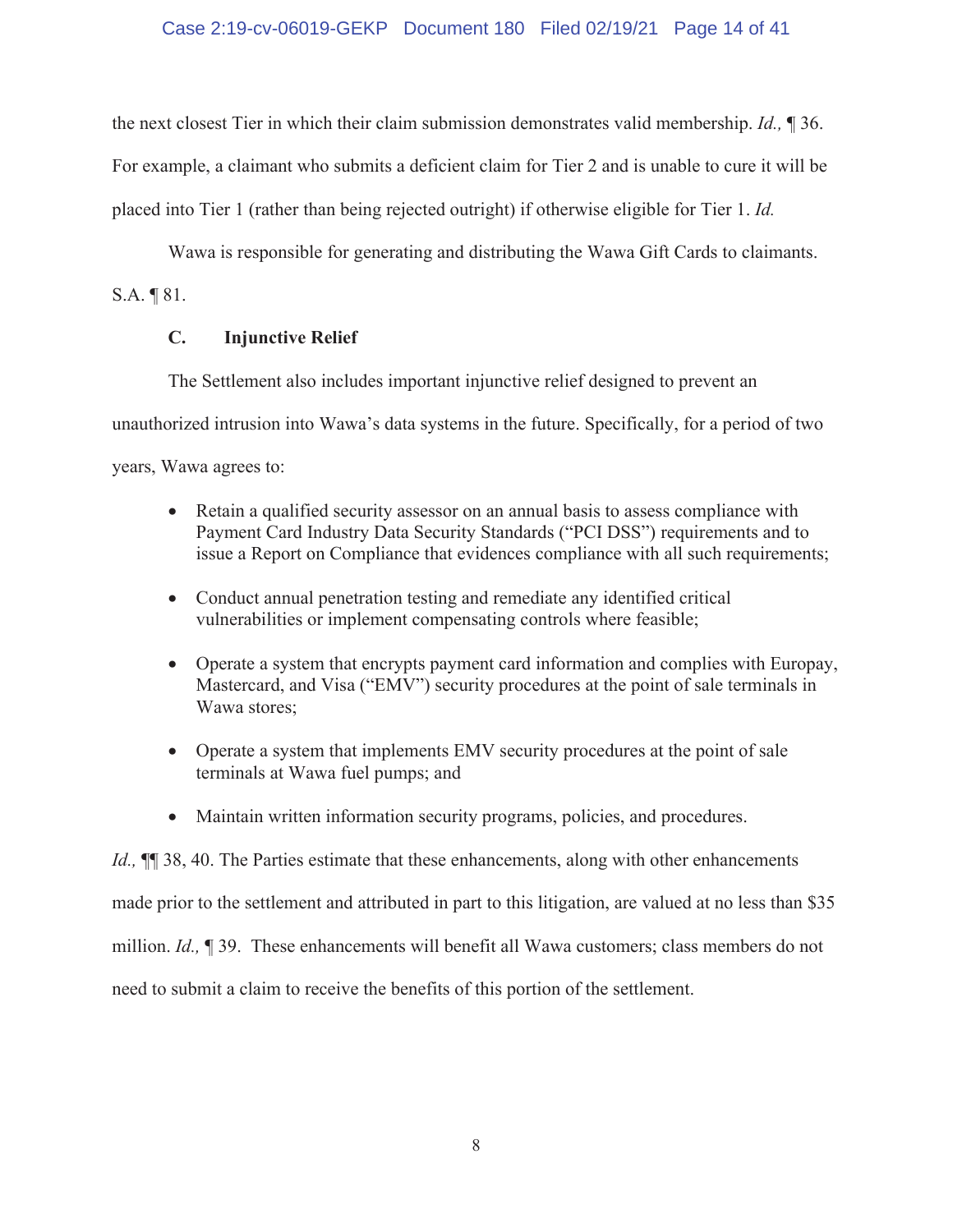### **D. Attorneys' Fees and Expenses, Class Representative Service Awards, and Costs of Settlement Administration**

Separate and apart from the compensation to Class Members, Wawa has agreed to pay a lump sum of \$3.2 million to cover payment of attorneys' fees and expenses, class representative service awards, and the costs of settlement administration. *Id.,* ¶¶ 77, 79; Welsh Decl. ¶ 15.

Plaintiffs will be applying for service awards of \$1,000 for each of the thirteen Class Representatives named in the Complaint, as well as plaintiff Kasan Laster, the proposed Class Representative in the consumer action brought against Wawa in the Superior Court of New Jersey Law Division – Burlington County (the "*Laster* Action"), which was stayed pending the resolution of the mediation and will be voluntarily dismissed in connection with the Settlement. The proposed Service Awards are intended to recognize the Class Representatives for their time, effort, and commitment on behalf of the Settlement Class, including in producing documents and information throughout the litigation and litigating the case on behalf of the Class. S.A. ¶¶ 75, 76.

Plaintiffs request that the Court appoint KCC, LLC ("KCC") to serve as the Settlement Administrator to oversee notice to the Class and to administer the claims process pursuant to the terms of the Settlement Agreement. As demonstrated in the resume of Carla Peak submitted herewith, KCC has extensive experience administering similar consumer data breach settlements. Declaration of Carla Peak Regarding Settlement Notice Program ("KCC Decl.") ¶¶ 4, 6.

Interim Co-Lead Counsel also will apply to the Court for approval of reimbursement of expenses incurred by the Consumer Track Plaintiffs' counsel. To date, those expenses total \$39,619.05 and were incurred primarily for expert fees, filing fees, investigative work, copy costs and Plaintiffs' share of the mediator's fees. Jt. Decl. ¶ 42.

Finally, Interim Co-Lead Counsel will apply for attorneys' fees to compensate them and their co-counsel assigned to informal committee positions as noted in their leadership briefing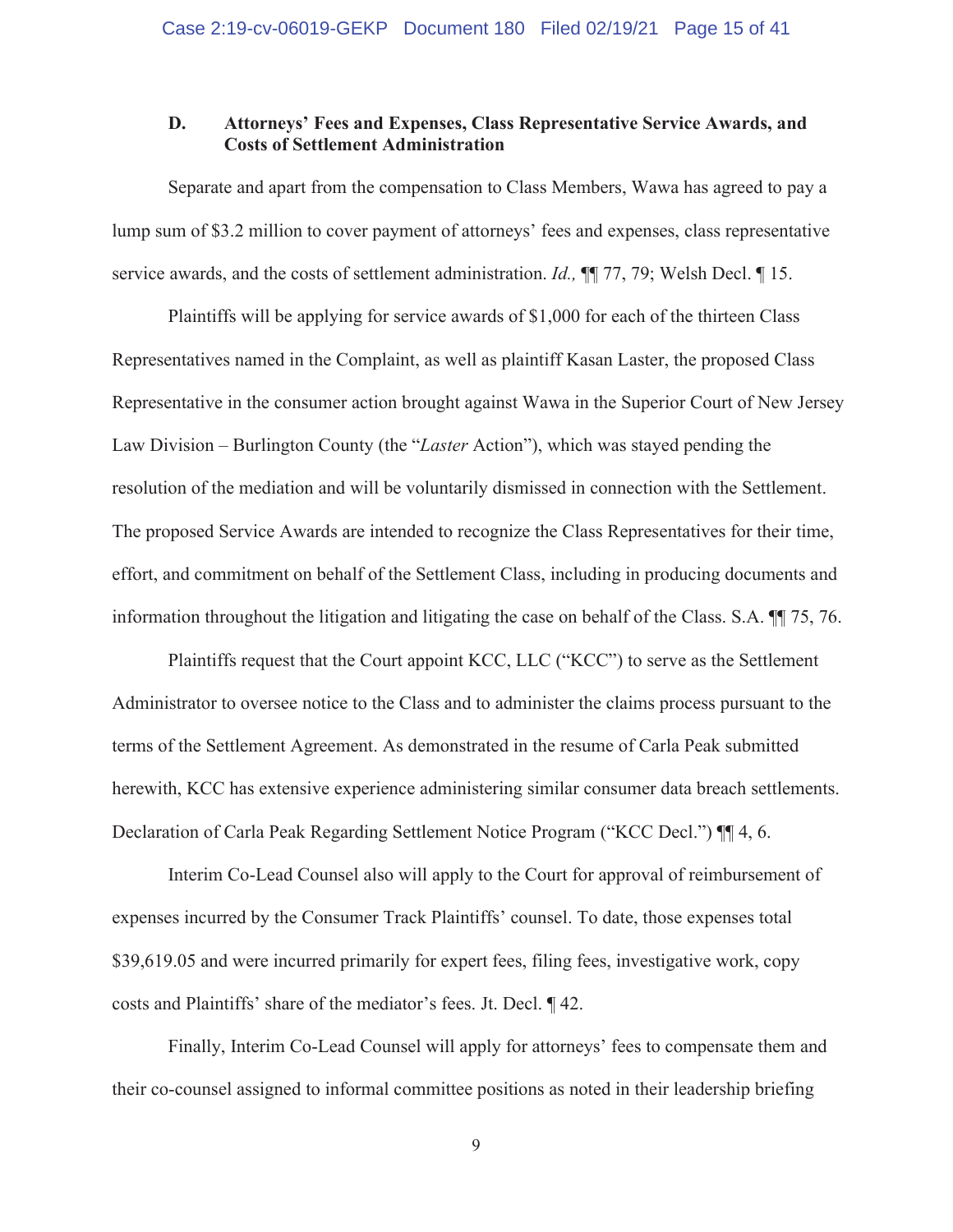(including counsel in the *Laster* Action) for their work in this case that has led to this result for the Settlement Class. *Id*., ¶ 41. The amount requested will be significantly less than counsel's lodestar. *Id.*

#### **E. Notice Program and Settlement Administration**

The Parties have jointly developed a proposed Notice Program that comports with the requirements of both Fed. R. Civ. P.  $23(c)(2)$  and  $23(e)(1)$ .<sup>4</sup> The Notice Program aims to inform Class Members of the Settlement and ensure that they will be able to review the Long Form Notice, Settlement Agreement, and other materials, understand their rights and options **–** including their right to object to the Settlement or opt out of the Settlement Class **–** and file a claim before the Court makes a final decision on approving the Settlement and certifying the Settlement Class. *See* Advisory Committee Notes on 2018 Amendment to Rule 23(c)(2) ("The ultimate goal of giving notice is to enable class members to make informed decisions about whether to opt out or, in instances where a proposed settlement is involved, to object or to make claims.").

The Notice Program is designed to provide notice to Class Members by means of signs at Wawa's payment terminals in stores and at fuel pumps, information posted on Wawa's website, information posted on a comprehensive settlement website, a press release from Wawa, and resulting media coverage. Given the extensive press coverage this case has received to date,<sup>5</sup> the Parties expect that the settlement will also benefit from the publicity that is likely to accompany

<sup>&</sup>lt;sup>4</sup> As discussed in more detail below, Wawa – which did not initially provide direct notification of the breach – does not possess contact information such as mailing addresses or email addresses for the Class Members.

<sup>5</sup> *See e.g.,* Wawa Faces Wave of Lawsuits in Aftermath of Massive Data Breach. https://www.inquirer.com/business/wawa-data-breach-class-action-lawsuit-20191226.html.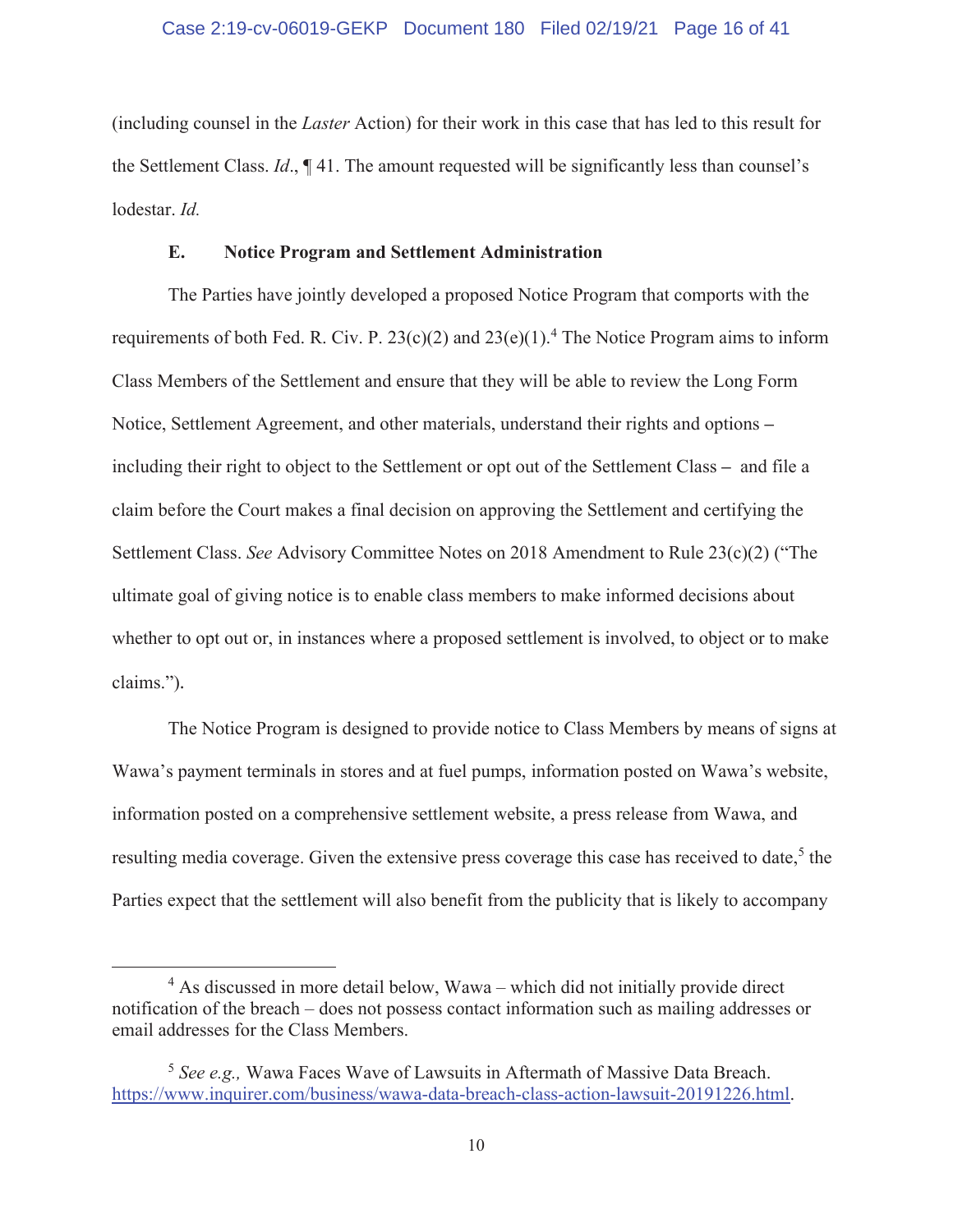this filing. KCC Decl. ¶ 11. *See also* Welsh Decl. ¶ 14 (describing settlement negotiations regarding notice).

### **1. The Settlement Website, Long Form Notice, and other documents posted on the Settlement Website will provide Class Members with comprehensive information about their rights and options under the Settlement.**

The Settlement Administrator will establish a website dedicated to the Settlement, www.WawaConsumerDataSettlement.com ("Settlement Website"). S.A. ¶¶ 30, 44, 55(a); Jt. Decl. ¶ 32(b). The Settlement Website will provide detailed information about the litigation, the Settlement, Class Members' rights and options, and instructions on, and deadlines for, filing a claim, objecting to the Settlement, and opting out of the Class. *Id.* Class Members will be able to access and download important documents from the Settlement Website, including the Long Form Notice, Settlement Agreement, and Claim Forms. S.A.  $\P$  30, 55; Jt. Decl.  $\P$  32.b.<sup>6</sup> The proposed Long Form Notice, described in more detail in section III.C.2 below, is attached as Exhibit B to the Settlement Agreement for the Court's consideration and approval. Class Members will be able to file their claims electronically through the Settlement Website, or through the mail in hardcopy form. Jt. Decl. ¶ 25. The Settlement Administrator also will maintain an automated call center. S.A. ¶ 46; Jt. Decl. ¶ 37.

> **2. Signs in Wawa's stores and at its fuel pumps, a press release, and information on Wawa's website will inform Class Members of the Settlement and direct them to the Settlement Website to file claims or obtain more information**.

For four consecutive weeks when the notice period begins, Wawa will post signs announcing the Settlement at all Wawa locations, both in-store (at or near all card swipe

<sup>6</sup> Class Members who cannot or do not wish to download documents from the Settlement Website can ask the Settlement Administrator to send a copy by mail or email. Jt. Decl. ¶ 32.b.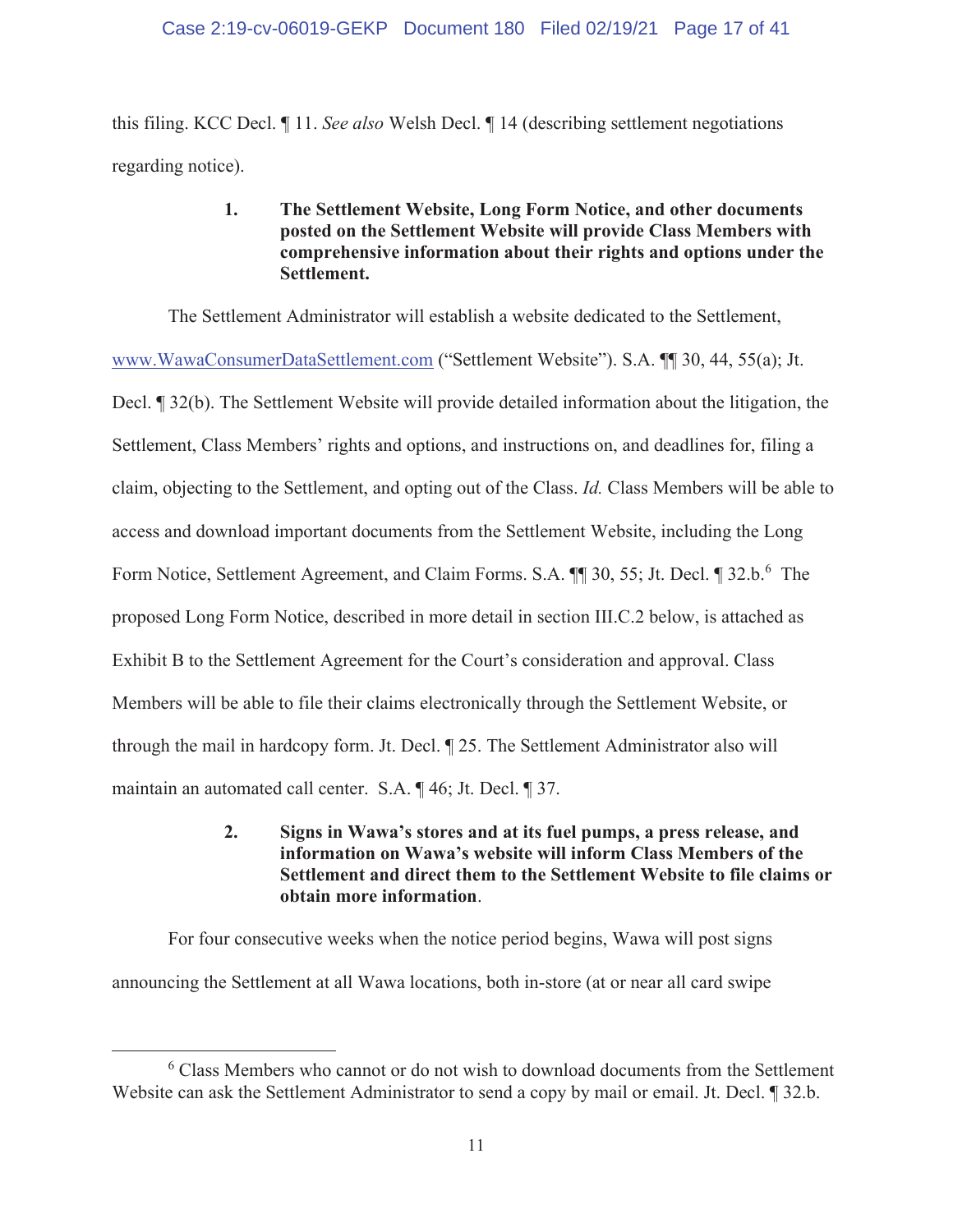#### Case 2:19-cv-06019-GEKP Document 180 Filed 02/19/21 Page 18 of 41

machines) and at or near the card swipe equipment on all fuel dispensers (the "Store Notice"). S.A. ¶ 55.b. The Store Notices will include a QR or other code that can be scanned by customers using their smartphones in a Wawa store or at a fuel payment terminal. The QR code, which is becoming increasingly common during the pandemic,<sup>7</sup> will automatically take customers to the Settlement Website, which will include links to electronic versions of the Claim Forms and Long Form Notice. *Id*. The proposed in-store and fuel pump signs are attached as Exhibit C to the Settlement Agreement for the Court's consideration and approval. Wawa is responsible for all costs associated with creating and posting the Store Notice. S.A. ¶ 81.

The signs will be highly effective in providing notice given Wawa's loyal and repeat customer base. In the period between January 1, 2021 and January 31, 2021, Wawa's inside customer transaction count was 46 million and its fuel customer transaction count was 18 million, even as the effects of the pandemic linger. Declaration of Timothy O'Brien ("O'Brien Decl.") (attached as Ex. E),  $\P$  2. That means at least 64 million people would see signs posted during this time period. *Id.* at ¶ 5. These numbers only count individual transactions, not numbers of people. *Id.* at 13. More individuals could have entered Wawa stores and not completed a transaction – either accompanying a customer completing a transaction, utilizing a Wawa service (*e.g.,* lottery machines, automated teller machines or restrooms) or by leaving the store without making a purchase. In addition, January is a historically low month for Wawa. *Id.* at ¶ 4. Posting signs for a four-week period in March or April will likely reach even more

<sup>7</sup> *See How Businesses are Using QR Codes During COVID-19*, Brandastic (July 14, 2020), https://brandastic.com/blog/how-businesses-are-using-qr-codes/; Kelleher, Suzanne, *Why QR Codes Are Popping Up Everywhere During The Pandemic—And How to Read Them In A Snap*, Forbes (Jun. 16, 2020),

https://www.forbes.com/sites/suzannerowankelleher/2020/06/16/why-qr-codes-are-popping-upeverywhere-during-the-pandemic/?sh=4071e9eac14d.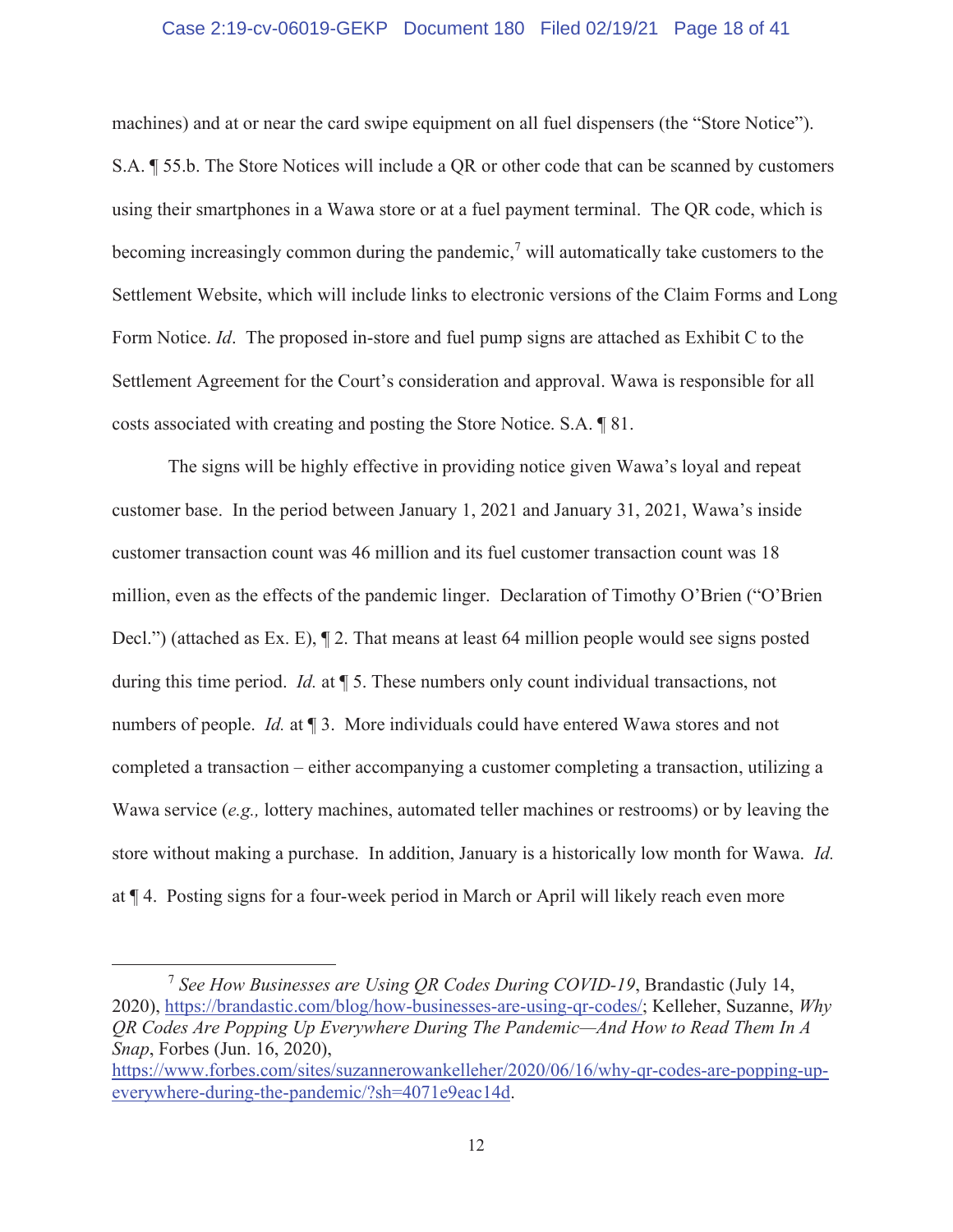#### Case 2:19-cv-06019-GEKP Document 180 Filed 02/19/21 Page 19 of 41

customers. It is therefore entirely likely that the signs will reach three times as many people as are in the class. Store Notice, therefore, will reach millions of Class Members multiple times during the claims period. *Id.*; KCC Decl. ¶ 14.

Wawa also will issue a press release announcing the Settlement and providing information about how to make a claim for compensation. S.A. ¶ 55.c; Jt. Decl. ¶ 32.d. The proposed press release is attached as Exhibit D to the Settlement Agreement for the Court's consideration and approval. Wawa is responsible for all costs associated with issuing the press release. S.A. ¶ 81.

Wawa also will post a link to the Settlement Website on its website, www.wawa.com. S.A. ¶ 55.a; Jt. Decl. ¶ 32.c. Wawa's website has approximately 18,400 visits each day, ensuring wide dissemination of notice to Wawa's customers. Jt. Decl. ¶ 32.c. This is the same website location where Wawa initially posted information about the Data Security Incident.

#### **IV. ARGUMENT**

Federal Rule of Civil Procedure 23(e), as amended in 2018, "explicitly discusses the requirements for class settlements." *Hall v. Accolade, Inc.*, No. 2:17-cv-03423, 2019 WL 3996621, at \*2 (E.D. Pa. Aug. 23, 2019) (Pratter, J.). First, the parties "provide the court with information sufficient to enable it to determine whether to give notice of the proposal to the class." Fed. R. Civ. P.  $23(e)(1)(A)$ . The court then decides whether "giving notice is justified by the parties' showing that the court will likely be able to: (i) approve the proposal under Rule  $23(e)(2)$ ; and (ii) certify the class for purposes of judgment on the proposal." Fed. R. Civ. P.  $23(e)(1)(B)$ .

In conducting their preliminary review, courts are cognizant that there is a "strong public policy . . . which is particularly muscular in class action suits, favoring settlement of disputes, finality of judgments and the termination of litigation." *Ehrheart v. Verizon Wireless*, 609 F.3d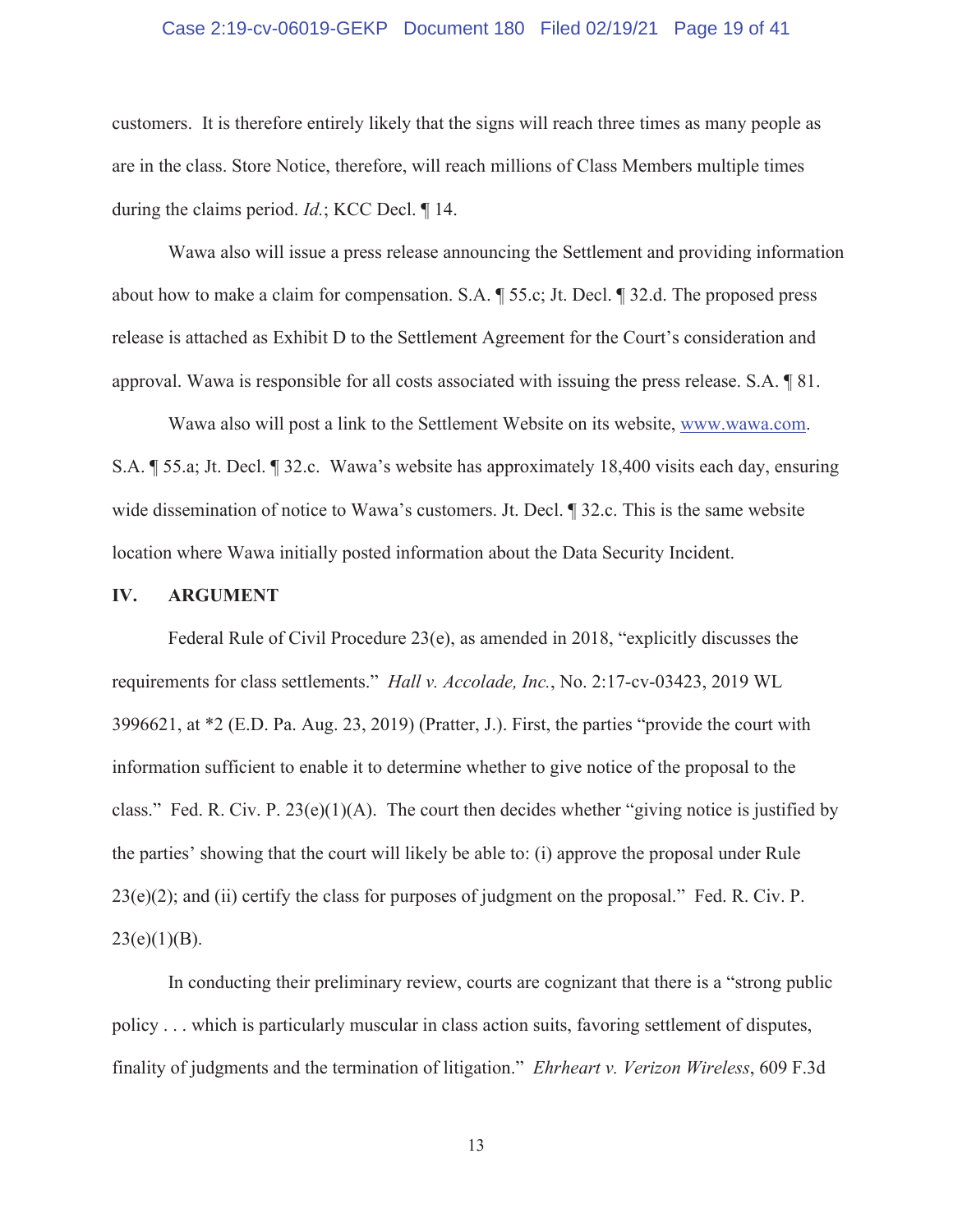#### Case 2:19-cv-06019-GEKP Document 180 Filed 02/19/21 Page 20 of 41

590, 593 (3d Cir. 2010); *accord In re Warfarin Sodium Antitrust Litig*., 391 F.3d 516, 535 (3d Cir. 2004) ("[T]here is an overriding public interest in settling class action litigation, and it should therefore be encouraged.").

At this "preliminary approval" stage, a district court may provisionally certify a class, "leaving the final certification decision for the subsequent fairness hearing." *Hall,* 2019 WL 3996621, at \*2; *accord Fulton-Green v. Accolade, Inc*., No. 18-cv-00274, 2019 WL 316722, at \*1 (E.D. Pa. Jan. 23, 2019) (Pratter, J.); *Myers v. Jani-King of Philadelphia, Inc.*, No. CV 09- 1738, 2019 WL 2077719, at \*2 (E.D. Pa. May 10, 2019) (preliminary approval is not a commitment to grant final approval but "establishes an initial presumption of fairness").

If the district court determines that it will "likely be able to" approve the Settlement and certify the Settlement Class, it should direct notice in a "reasonable manner to all class members who would be bound by the proposal." Fed. R. Civ. P.  $23(e)(1)(B)$ . The notice is usually sent under both Rule 23(e)(1) (regarding settlement) and Fed. R. Civ. P. 23(c)(2)(B) (regarding class certification). *See* 2018 Advisory Committee Notes on Rule 23(c); *Fulton-Green,* 2019 WL 316722, at \*1, \*5 (granting motion for preliminary approval of data breach settlement "because it is within the range of possible approval, the requirements of conditional class certification are met, and the notice plan is reasonably designed to notify class members of the settlement agreement"); *In re Processed Egg Prods. Antitrust Litig.*, No. 08-md-2002, 2014 WL 12614451, at \*2-4 (E.D. Pa. Dec. 19, 2014) (Pratter, J.) (conditionally certifying class, preliminarily approving settlement, and directing notice to proposed class); *In re Imprelis Herbicide Mktg, Sales Prac. and Prods. Liab. Litig.*, No. 11-md-02284, 2013 WL 504857, at \*1 (E.D. Pa. Feb. 12, 2013) (Pratter, J.) (same).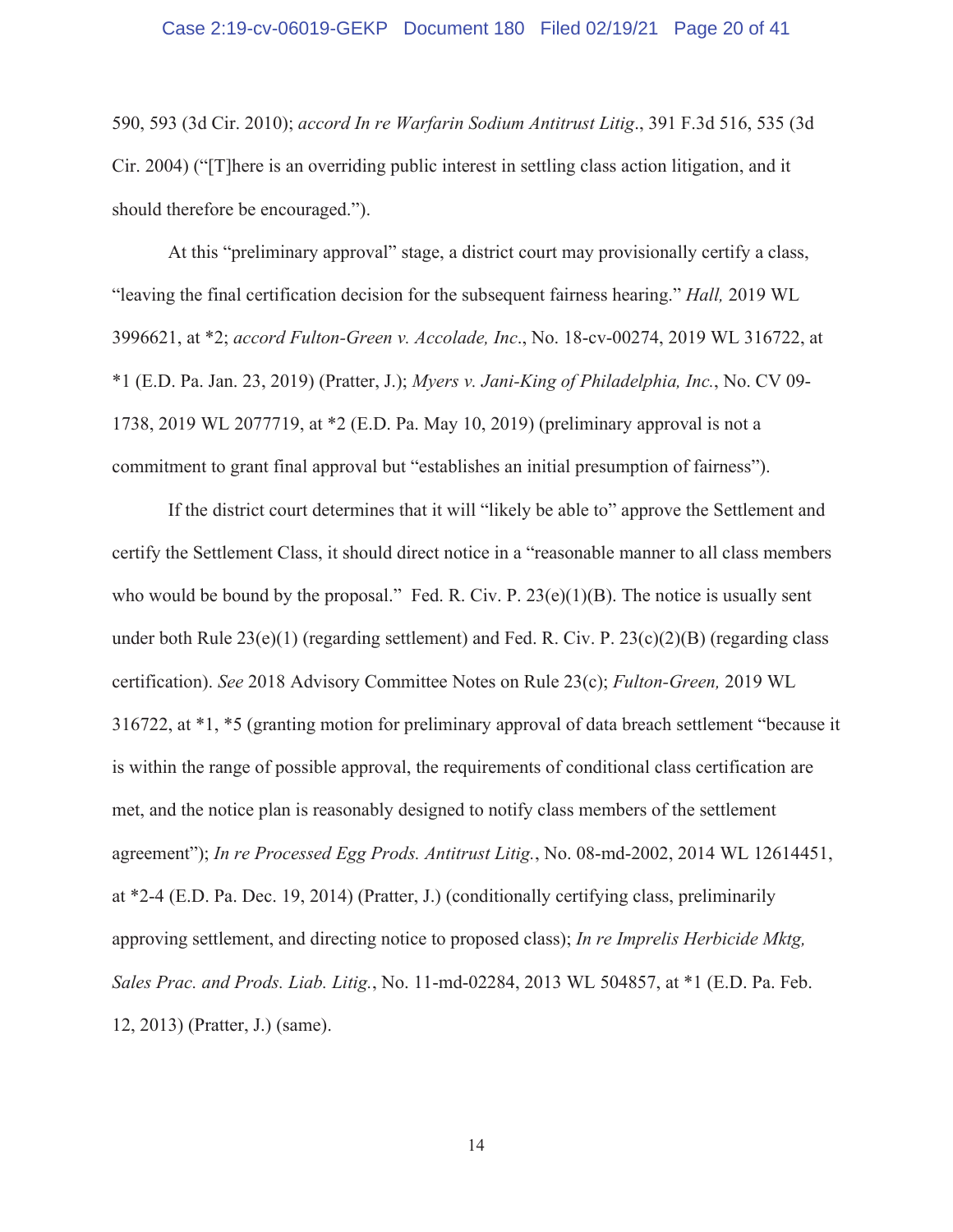### **A. The Settlement Is "Fair, Reasonable, and Adequate" and Satisfies the Rule 23(e)(2) Factors for Preliminary Approval.**

 Rule 23(e)(2) sets forth the factors a court must consider in determining the fairness of a class action settlement. The factors include whether: "(A) the class representatives and class counsel have adequately represented the class; (B) the proposal was negotiated at arm's length; (C) the relief provided for the class is adequate, taking into account (i) the costs, risks, and delay of trial and appeal, (ii) the effectiveness of any proposed method of distributing relief to the class, including the method of processing class-member claims, (iii) the terms of any proposed award of attorney's fees, including timing of payment, and (iv) any agreement required to be identified under Rule 23(e)(3); and (D) the proposal treats class members equitably relative to each other." Fed. R. Civ. P.  $23(e)(2)$ .<sup>8</sup>

In determining whether preliminary approval is warranted, the Court should consider whether the "proposed settlement discloses grounds to doubt its fairness or other obvious deficiencies such as unduly preferential treatment of class representatives or segments of the class, or excessive compensation of attorneys, and whether it appears to fall within the range of possible approval." *Mehling v. New York Life Ins. Co.*, 246 F.R.D 467, 472 (E.D. Pa. 2007) (citations omitted); *see also Mack Trucks, Inc. v. Int'l Union, UAW*, No. 07-cv-03737, 2011 WL

<sup>8</sup> As the court in *Vinh Du v. Blackford*, No. 17-CV-194, 2018 WL 6604484, at \*5 (D. Del. Dec. 17, 2018) explains, the Rule 23(3)(2) factors largely overlap with the nine factors the Third Circuit directed courts to consider when determining the fairness of a proposed settlement in *Girsh v. Jepson*. Those factors are: "(1) the complexity, expense, and likely duration of the litigation; (2) the reaction of the class to the settlement; (3) the stage of the proceedings and the amount of discovery completed; (4) the risks of establishing liability; (5) the risks of establishing damages; (6) the risks of maintaining the class action through trial; (7) the ability of the defendants to withstand a greater judgment; (8) the range of reasonableness of the settlement fund in light of the best possible recovery; and (9) the range of reasonableness of the settlement fund to a possible recovery in light of all the attendant risks of litigation." *Blackford*, 2018 WL 6604484, at \*6, *quoting Girsh*, 521 F.3d 153, 157 (3d Cir. 1975).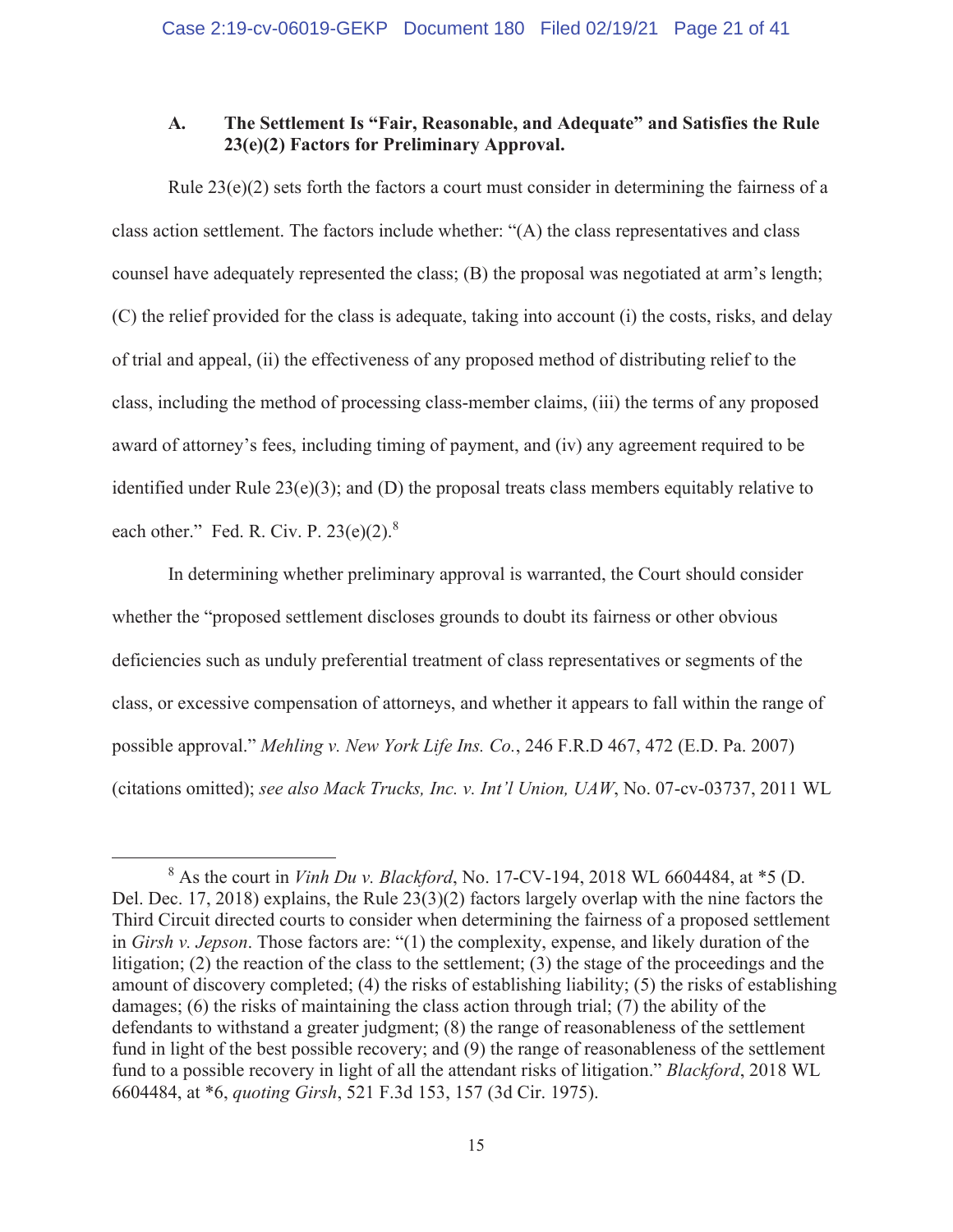#### Case 2:19-cv-06019-GEKP Document 180 Filed 02/19/21 Page 22 of 41

1833108, at \*2 (E.D. Pa. May 12, 2011) (same). Under Rule 23, a settlement falls within the "range of possible approval" if there is a conceivable basis for presuming that the standard applied for final approval—fairness, adequacy and reasonableness—will be satisfied. *See Mehling*, 246 F.R.D. at 472.

 The Settlement here, as explained below, exceeds the preliminary approval threshold. Plaintiffs, without opposition from Defendant, respectfully request that this Court preliminarily approve the proposed Settlement.

#### **1. The Proposal Was Negotiated at Arm's Length.**

 The Settlement resulted from arm's-length negotiations between experienced counsel with an understanding of the strengths and weaknesses of their respective positions in this litigation, assisted by a neutral and highly experienced mediator. Welsh Decl., *passim*. These circumstances weigh in favor of approval. Whether a settlement arises from arm's-length negotiations is a key factor in assessing preliminary approval. *In re Nat'l Football League Players' Concussion Injury Litig*., 301 F.R.D. 191, 198 (E.D. Pa. 2014) (a presumption of fairness exists where parties negotiate at arm's length, assisted by a retired federal judge who served as a mediator); *Gates v. Rohm & Haas Co*., 248 F.R.D. 434, 439, 444 (E.D. Pa. 2008) (stressing the importance of arm's-length negotiations and highlighting the fact that the negotiations included "two full days of mediation").

 The Parties participated in settlement discussions mediated by Judge Welsh, during which they reached an agreement in principle after assessing several rounds of offers and counter-offers. Welsh Decl. ¶¶ 8-11. Judge Welsh stated in her Declaration: "In my opinion, the proposed settlement was the result of fair, thorough, and fully-informed arm's-length negotiations between highly capable, experienced, and informed parties and counsel. . . . [F]rom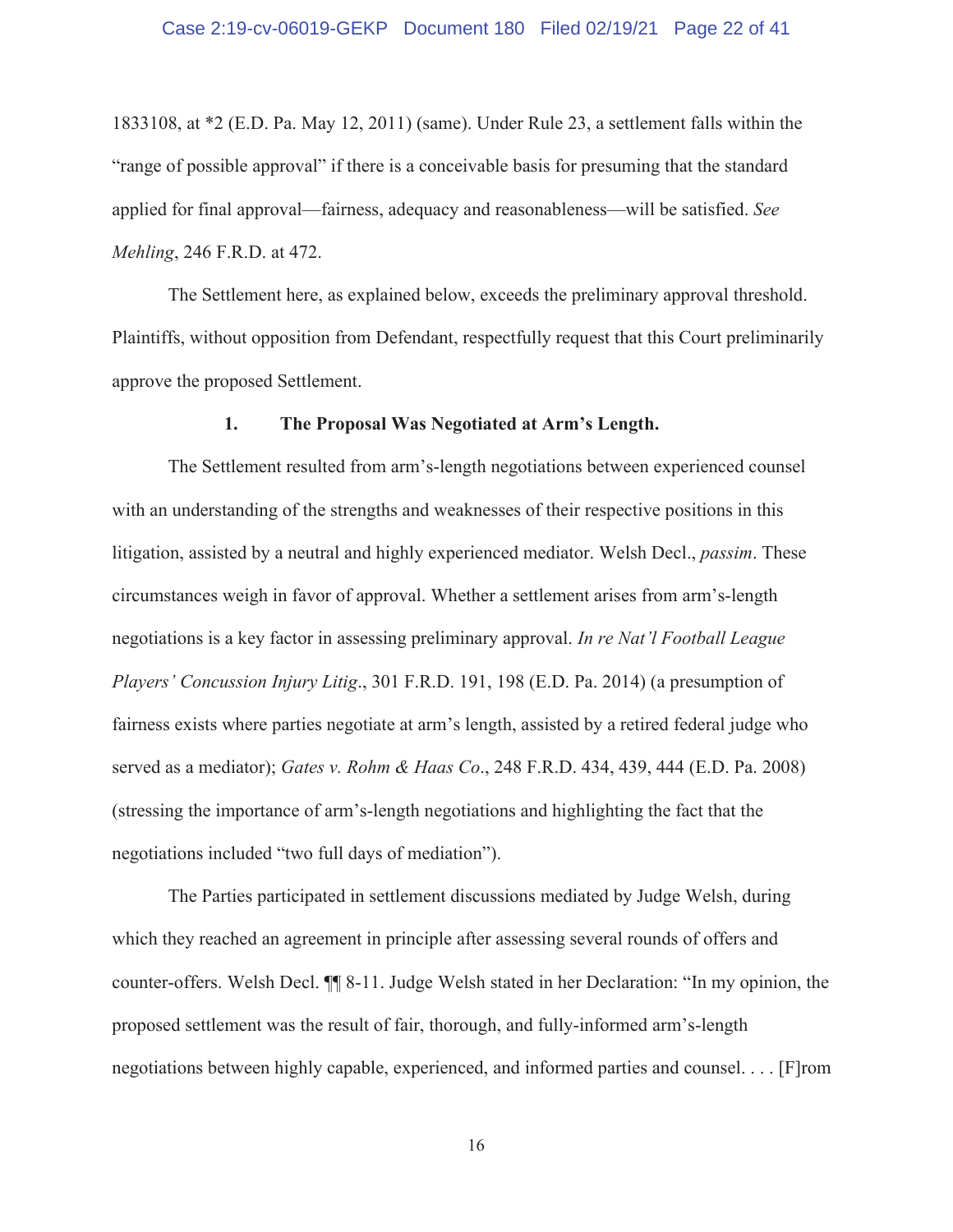#### Case 2:19-cv-06019-GEKP Document 180 Filed 02/19/21 Page 23 of 41

an experienced mediator's perspective, the negotiated settlement produced by the mediation process represents a thorough, deliberative, and comprehensive resolution that will benefit class members through meaningful relief." *Id*., ¶¶ 16-17. Interim Co-Lead Counsel who negotiated the Settlement are experienced and respected class action litigators with significant experience in data breach cases. *Id.*, ¶ 10. The Parties thereafter spent significant amounts of time revising drafts and negotiating details of the final written Settlement Agreement that is now presented to the Court for approval, as well as conducting further confirmatory discovery. Jt. Decl. ¶¶ 19, 20. At all times, these negotiations were at arm's length and, while courteous and professional, were intense and hard-fought on all sides. *Id.*, ¶ 19.

### **2. The Relief Provided for the Class Is Adequate.**

This case and the proposed Settlement are the product of significant investigation of Plaintiffs' and Class Members' claims.<sup>9</sup> Interim Co-Lead Counsel conducted extensive and lengthy interviews of Plaintiffs and other class members, reviewed the Plaintiffs' documentation and all documents that Wawa produced regarding the Data Security Incident, consulted extensively with their data security expert witness, consulted with a private investigator, and analyzed the applicable laws of Pennsylvania and other jurisdictions regarding breaches of

<sup>9</sup> The fact that the Parties have not engaged in *formal* discovery is not determinative. At an early stage, the Parties disclosed to the Court their intention to mediate after engaging in targeted informal discovery, which the Court approved. *See* Case Mgmt. Ord. No. 2 (June 15, 2020) (Dkt. 119). That is consistent with a long line of cases in which courts—including this Court—have preliminarily approved class action settlements in the early stages of litigation, especially where meaningful informal discovery has occurred. *See In re Processed Egg Prods. Antitrust Litig*., 284 F.R.D. 249, 267 (E.D. Pa. 2012) (Pratter, J.) (preliminarily approving class action settlement when "no formal discovery was conducted in this case during the time of the . . . Settlement negotiations or agreement"); *see also Fulton-Green,* 2019 WL 316722, at \*3 (preliminarily approving class action settlement where "[e]ven though formal discovery has not started . . . the parties exchanged a substantial amount of information regarding the discrete issues in this case").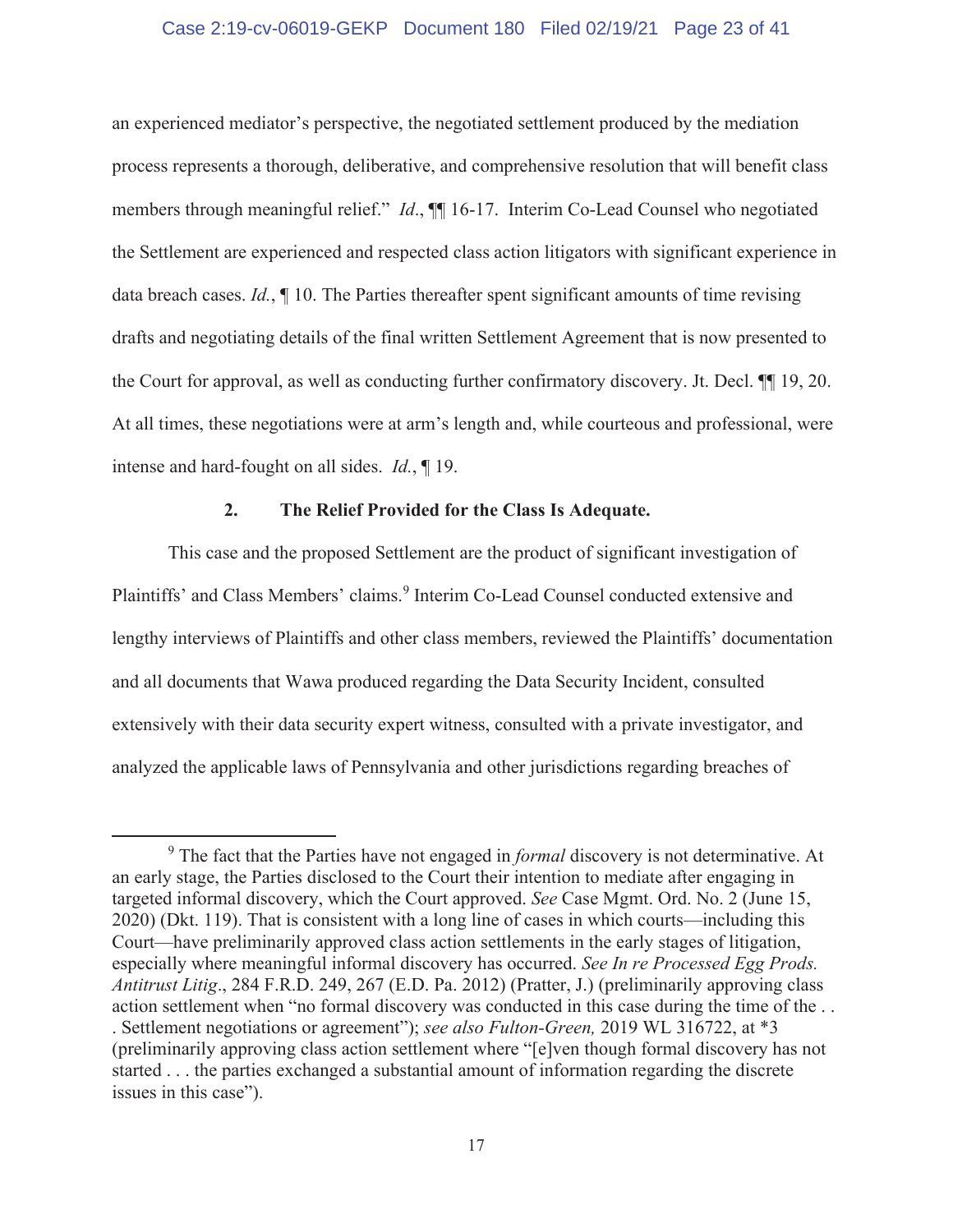#### Case 2:19-cv-06019-GEKP Document 180 Filed 02/19/21 Page 24 of 41

customers' personally identifiable information ("PII") by retailers and others. Jt. Decl. ¶ 6. The results of that analysis appear in large part in the Complaint. (Dkt. 132.)

Wawa produced over 3,000 pages of documents prior to the mediation, including a preliminary report on the Data Security Incident,<sup>10</sup> two other relevant evaluations of its data security, internal and external emails regarding the discovery and investigation of the Data Security Incident, Board presentations, and other relevant documents. Jt. Decl. ¶ 11. Plaintiffs' counsel analyzed the documents in advance of the mediation. *Id.* Counsel also consulted with Plaintiffs' data security expert, who had analyzed the security evaluations produced by Wawa and conducted her own preliminary investigation into the Data Security Incident. *Id.* Plaintiffs' submission of a mediation statement and class counsel's preparation for that proceeding and analysis of Wawa's mediation statement further informed Plaintiffs' assessment of the relative strengths and weaknesses of their claims. Jt. Decl. ¶ 15.

Moreover, at the mediation with Judge Welsh—which started in the morning and continued until late in the evening—Interim Co-Lead Counsel proffered additional information regarding specific damages incurred by Plaintiffs, and Defendant's counsel provided additional details and facts surrounding the Data Security Incident, events leading up to the Data Security Incident, and the relative lack of widespread credit and debit card fraud after the breach. Jt. Decl. ¶ 16. Based on this information, Interim Co-Lead Counsel's independent investigation of the relevant facts and applicable law, and counsels' broad experience with other payment card and data breach cases, Interim Co-Lead Counsel determined that the Settlement is fair, reasonable, adequate, and in the best interest of the Settlement Class. Jt. Decl. ¶ 22.

 $10$  After the mediation, Wawa received and produced to Plaintiffs the final security report and an amended report, both of which Co-Lead Counsel reviewed in detail. Jt. Decl. ¶ 20.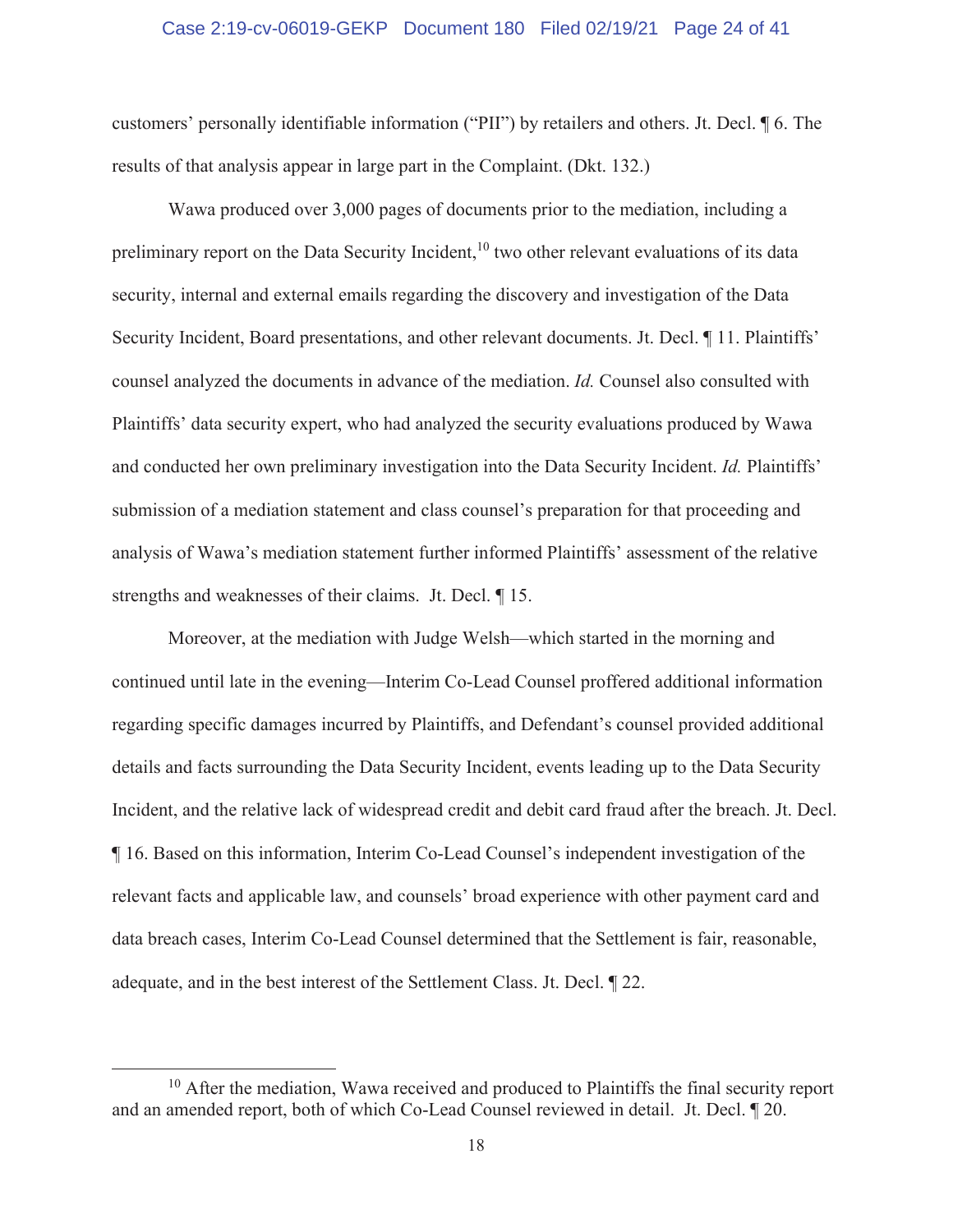### **a. The Settlement accounts for the costs, risks, and delay of trial and appeal.**

 The immediate benefits that the Settlement provides stand in contrast to the risks, uncertainties, and delays of continued litigation. Interim Co-Lead Counsel thoroughly assessed those contingencies in considering the terms of the Settlement. Jt. Decl. ¶ 22; Welsh Decl. ¶¶ 16, 17.

 If the litigation were to continue, Plaintiffs and the Settlement Class would face a number of delays and challenges, including opposing a motion to dismiss, obtaining class certification, briefing motions for summary judgment, defending expert opinions, and maintaining certification through trial. *See In re CertainTeed Fiber Cement Siding Litig*., 303 F.R.D. 199, 216 (E.D. Pa. 2014) ("[I]f the parties were to continue to litigate this case, further proceedings would be complex, expensive and lengthy, with contested issues of law and fact . . . . That a settlement would eliminate delay and expenses and provide immediate benefit to the class militates in favor of approval."); *Craig v. Rite Aid Corp*., No. 4:08-cv-2317, 2013 WL84928, at \*9 (M.D. Pa. Jan. 7, 2013) (preliminarily approving settlement where "[n]ot only would continued litigation of these cases result in a massive expenditure of Class Counsel's resources, it would likewise place a substantial drain on judicial resources").

 Also, a comparison with consumer class plaintiffs' monetary recoveries in other data breach settlements demonstrates the strength of this Settlement. *See, e.g., Adkins v. Facebook, Inc.*, No. C 18-05982, 2020 WL 6710086, at \*2-3 (N.D. Cal. Nov. 15, 2020) (preliminarily approving data breach settlement providing only injunctive relief); *Linnins v. Haeco Americas, Inc. (f/k/a Timco Aviation Services, Inc*.), No. 16-cv-00486, 2018 WL 5312193, at \*1 (M.D.N.C. Oct. 26, 2018) (settlement included \$312,500 claim fund for reimbursement of specified expenses to employees whose PII was allegedly disclosed in breach); Final Approval Order and Judgment,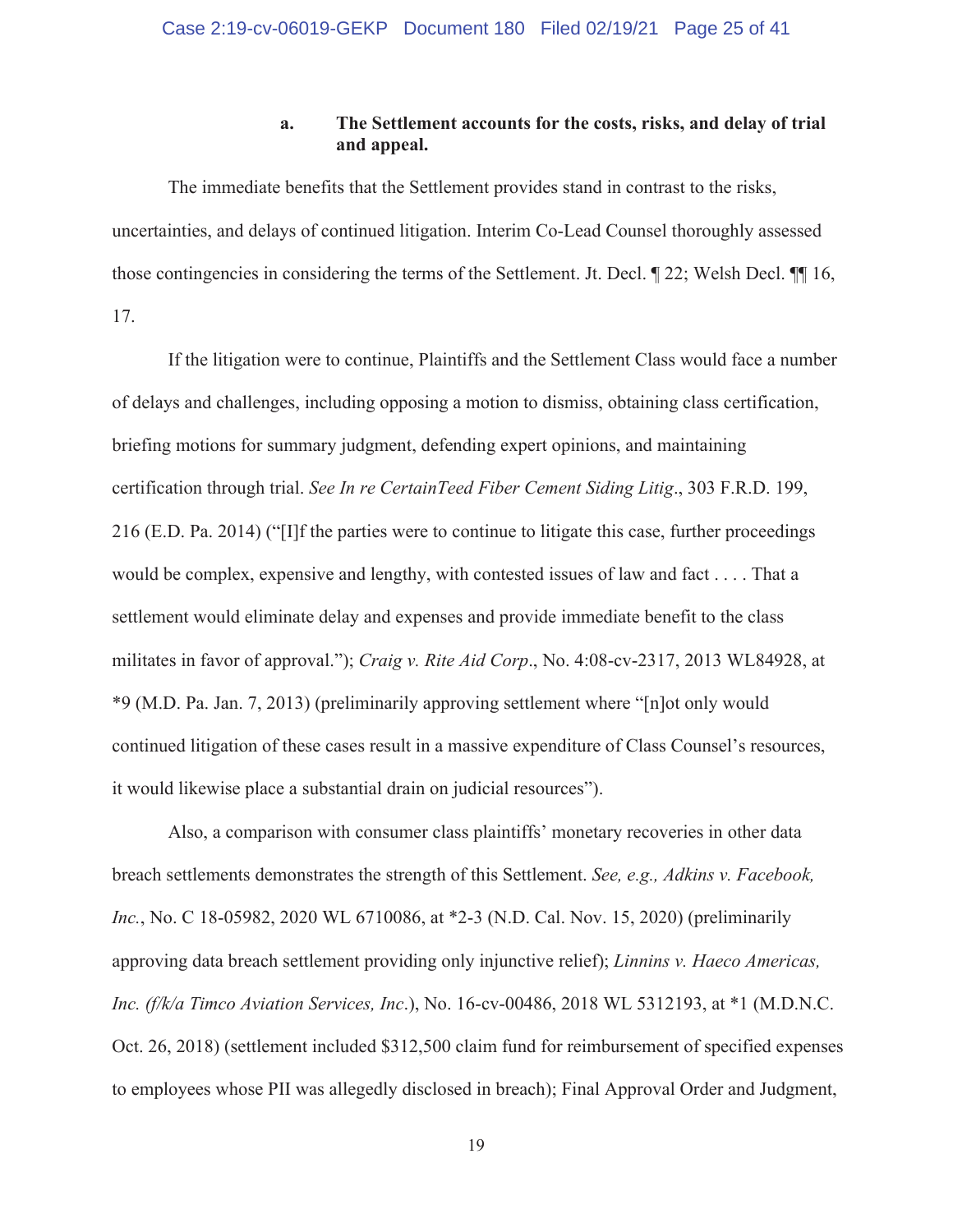*Brady v. Due North Holdings, LLC*, No. 1:17-cv-01313, at 2 (Dkt. 65) (S.D. Ind. Oct. 16, 2018) (settlement provided extension of identity theft protection services and reimbursement of out-ofpocket expenses of up to \$150, \$250, \$350, or \$500 depending on settlement tier) (judgment and relevant pages of Settlement Agreement attached as Ex. A); Final Approval Order, *In re Zappos Security Breach Litig.*, No. 12-cv-00325, at p. 2 (Dkt. 418) (D. Nev. Dec. 23, 2019) (settlement provided "10% coupon" for Zappos goods) (Order attached at Ex. B); Judgment, *In re Sony Gaming Networks and Customer Data Security Breach Litig.,* No. 11-md-02258 (Dkt. 211) (S.D. Cal. May 4, 2015) (settlement involved breach of payment card information and other PII; settlement provided reimbursement of identity theft losses with \$1 million aggregate cap and choice of one or two items from a mix of Sony games, online display themes, or a 3-month subscription to the Sony PlayStation service) (judgment and relevant pages of Settlement Agreement attached at Ex. C). Moreover, the Settlement also includes significant injunctive relief for the Class. As discussed *supra*, the Settlement requires Wawa to implement additional procedures and policies to protect its customers' cardholder information and to prevent the future theft of customer information. These provisions are a key component of the Settlement and provide a significant benefit to Class Members, many of whom will continue to be loyal Wawa customers in the future.

### **b. The settlement provides for an effective method of distributing relief to the class, including through a simplified claims process.**

The Settlement creates a straight-forward claims procedure for Class Members to claim their Wawa Gift Cards or cash reimbursements for out-of-pocket expenses or losses. It also provides for effective notice to Class Members in this unusual case in which the defendant does not have contact information for class members and there is no other reasonable source of Class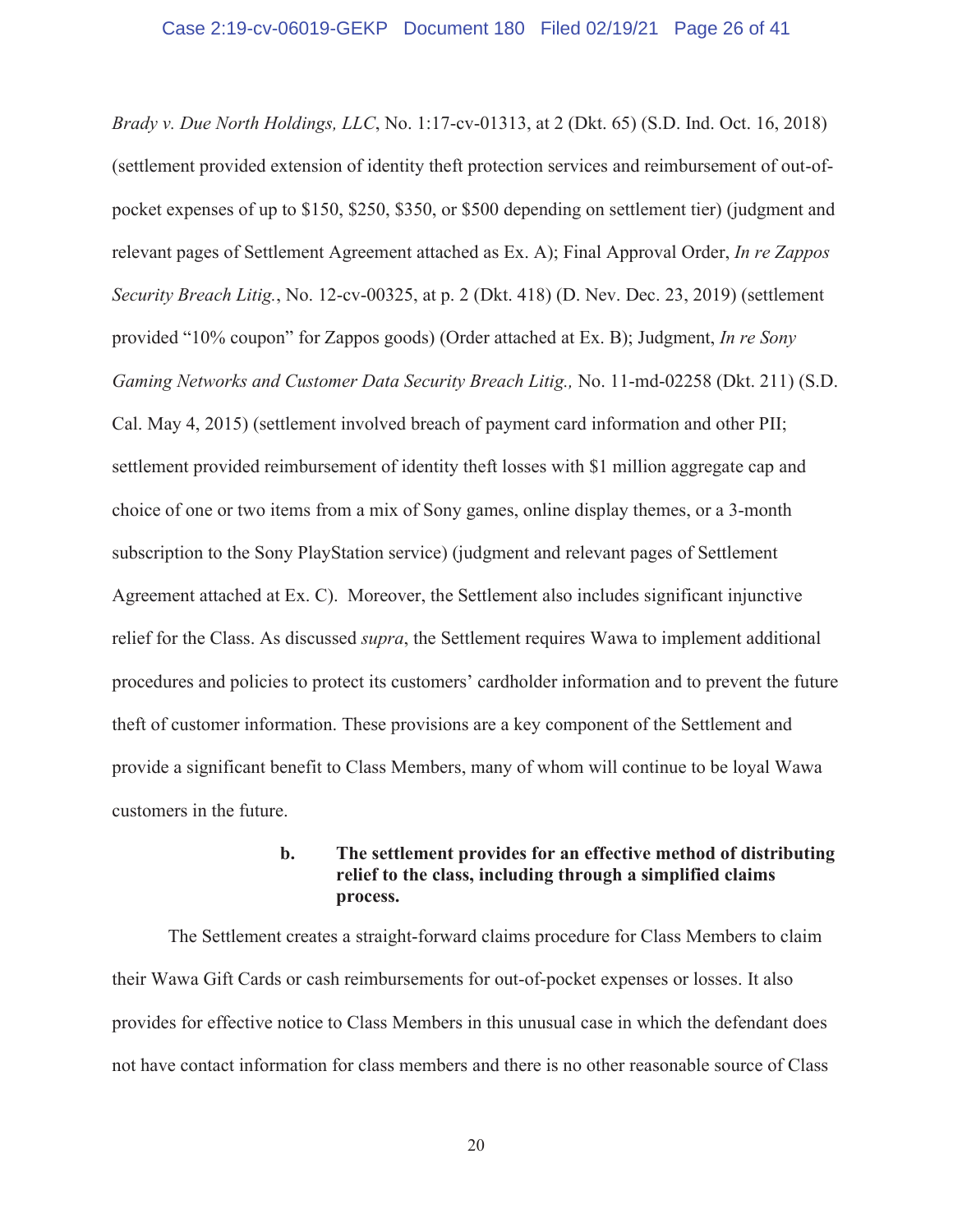#### Case 2:19-cv-06019-GEKP Document 180 Filed 02/19/21 Page 27 of 41

Member contact information. Jt. Decl. ¶ 31; Welsh Decl. ¶ 14. As discussed above, for four consecutive weeks, Wawa will post in-store signs announcing the Settlement. S.A. ¶ 55.b.

To minimize fraudulent claims, Class Members must submit reasonable documentary proof of their Wawa purchase and, if applicable, any resulting fraudulent charges or out-ofpocket costs. S.A. ¶¶ 36.b.iii, 36.c.v.

#### **c. The proposed attorneys' fee award is reasonable.**

Interim Co-Lead Counsel have devoted significant time and financial resources to the litigation despite the uncertainty of prevailing as to class certification and the merits and establishing damages. Interim Co-Lead Counsel did not broach the topic of attorneys' fees until after agreeing on substantive settlement terms with Wawa. Jt. Decl. ¶ 38; Welsh Decl. ¶ 15. Interim Co-Lead Counsel will apply for fees in an amount constituting a significant negative multiplier of class counsel's aggregate lodestar. Jt. Decl. ¶ 41. The Parties agreed that any attorneys' fees awarded by the Court would be paid out of a separate \$3.2 million fund that also will be used for litigation expenses, settlement administration fees, and Service Awards to the Class Representatives. Attorneys' fees will not diminish the settlement funds available for the Class. Jt. Decl. ¶ 44. This factor favors preliminary approval of the Settlement. *See, e.g., Blackford*, 2018 WL 6604484, at \*6 (holding that the "attorney's fees sought are reasonable and do not impact the class' relief"). Plaintiffs will file a motion and supporting materials supporting these requests in advance of the objection deadline and will post them on the Settlement Website so that they can be easily accessed by Class Members. Jt. Decl. ¶ 43.

### **d. There are no additional agreements required to be identified under Rule 23(e)(3).**

Rule  $23(e)(2)(C)(iv)$  requires courts to consider any agreement among the parties outside of the settlement agreement. "The parties seeking approval must file a statement identifying any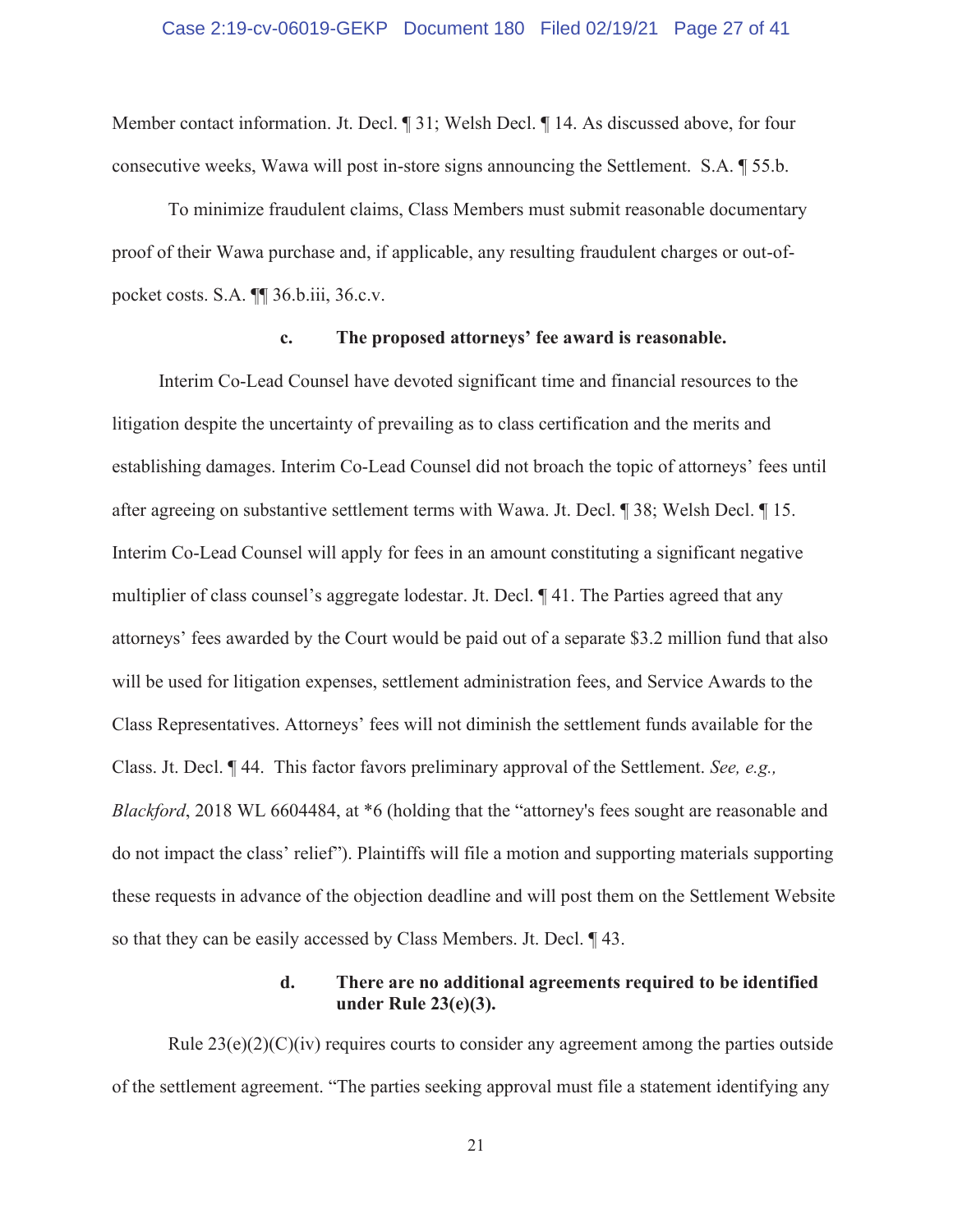#### Case 2:19-cv-06019-GEKP Document 180 Filed 02/19/21 Page 28 of 41

agreement made in connection with the proposal." Fed. R. Civ. P. 23(e)(3). No such agreement exists in this case. Jt. Decl. ¶ 30.

### **3. The Settlement Treats Class Members Equitably Relative to Each Other.**

Finally, as discussed *supra,* the Settlement treats all Class Members equitably and provides Class Members with the same convenient means to recover under the Settlement. "A district court's 'principal obligation' in approving a plan of allocation 'is simply to ensure that the fund distribution is fair and reasonable as to all participants in the fund.'" *Sullivan v. DB Invs., Inc.*, 667 F.3d 273, 326 (3d Cir. 2011) (quoting *Walsh v. Great Atl. & Pac. Tea Co., Inc.*, 726 F.2d 956, 964 (3d Cir. 1983)). The proposed Settlement's three-tiered categories of relief and terms and the injunctive relief that benefits all Class Members satisfy this standard. *See, e.g., Swinton v. SquareTrade, Inc.*, No. 18-cv-00144, 2019 WL 617791, at \*8 (S.D. Iowa Feb. 14, 2019) ("There is no requirement that all class members in a settlement be treated equally. And, indeed, class members are not treated equally here. Some are entitled to cash refunds and others only benefit from a coupon and injunctive relief.") (citation omitted),

Moreover, the Settlement treats all Class Members fairly and equally in relation to the strengths of their claims. For purposes of setting recovery amounts, the Settlement: (1) makes common-sense distinctions between Class Members who experienced fraud or attempted fraud as a result of the Data Security Incident and those who did not; (2) fairly protects the interests of all parties in targeting cash compensation to Class Members with the greatest injuries; and (3) provides valuable injunctive relief to the entire Class. In sum, the Settlement ensures the Class Members will be treated equitably relative to each other. It should be approved as fair, reasonable, and adequate.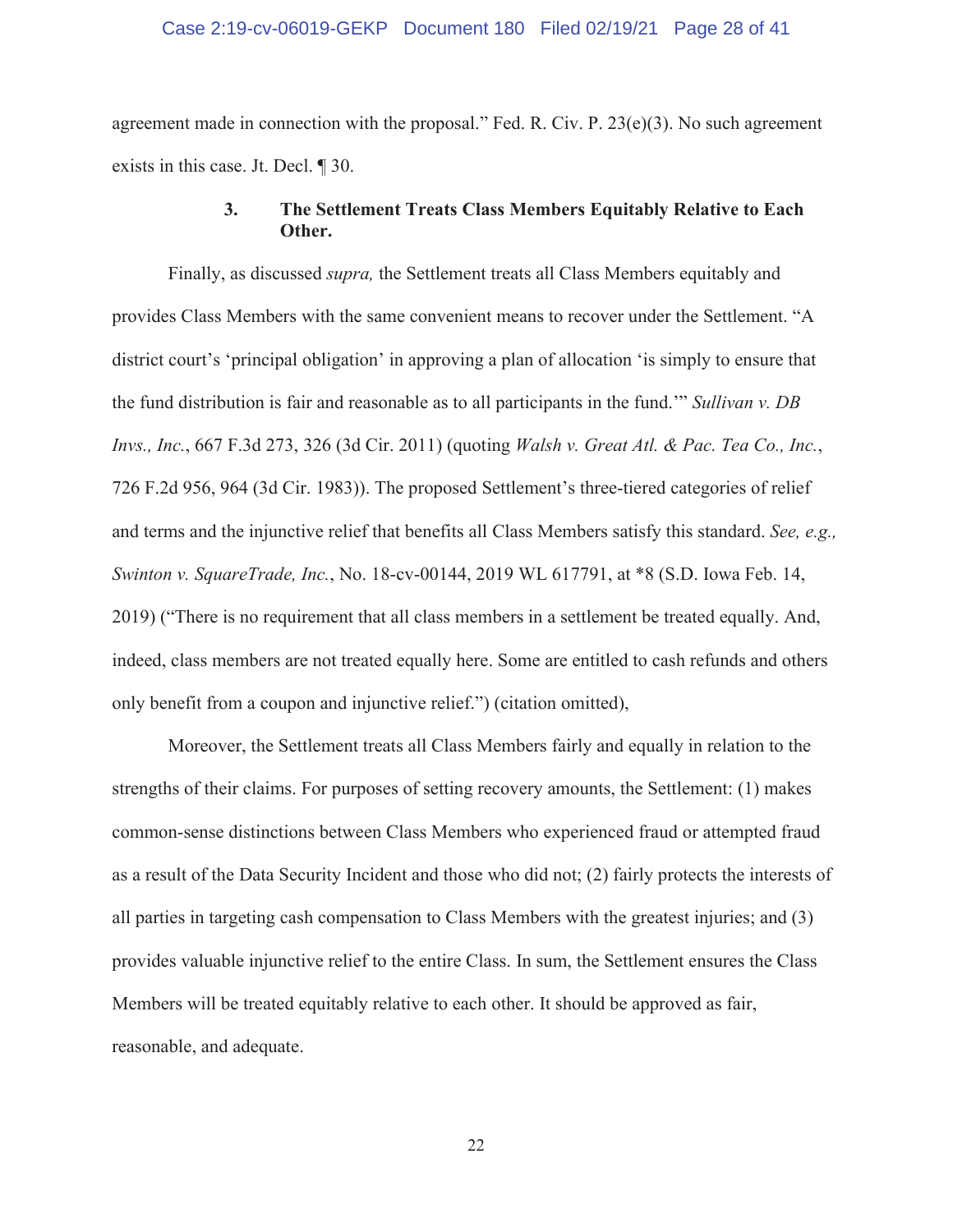#### **B. The Proposed Settlement Class Satisfies the Criteria of Rule 23(a)**

Courts may certify settlement classes that satisfy the requirements of Rule 23(a) and at least one provision of Rule 23(b). *See Amchem Prods. v. Windsor*, 521 U.S. 591, 620-22 (1997); *Fulton-Green*, 2019 WL 316722, at \*2.

The proposed Class satisfies all requirements of Rule  $23(a)$ : "(1) the class is so numerous that joinder of all members is impracticable; (2) there are questions of law or fact common to the class; (3) the claims . . . of the representative parties are typical of the claims . . . of the class; and (4) the representative parties will fairly and adequately protect the interests of the class." Further, as required by Rule 23(b)(3), "questions of law or fact common to class members predominate over any questions affecting only individual members," and a "class action is superior to other available methods for fairly and efficiently adjudicating the controversy." Thus, the Settlement Class should be provisionally certified, pending a final certification order after the Fairness Hearing.

#### **1. The Class Is Sufficiently Numerous.**

Wawa estimates that there are 22 million class members. Jt. Decl.  $\parallel$  23. Thus, the Class easily satisfies the Rule 23(a)(1) requirement that the class be "so numerous that joinder of all members is impracticable." *See Fulton-Green*, 2019 WL 316722, at \*3 (proposed class of 973 people "easily meet[s] the numerosity requirement"); *Gates*, 248 F.R.D. at 439-40 (class of more than 40 potential plaintiffs generally meets numerosity requirement).

#### **2. There Are Questions of Law or Fact Common to the Class.**

"Rule  $23(a)(2)$ 's commonality element requires that the proposed class members share at least one question of fact or law in common with each other." *Warfarin*, 391 F.3d at 527-28. The commonality threshold is low and does not require an "identity of claims or facts among class members." *Gates*, 248 F.R.D. at 440. "[F]or purposes of Rule 23(a)(2), even a single common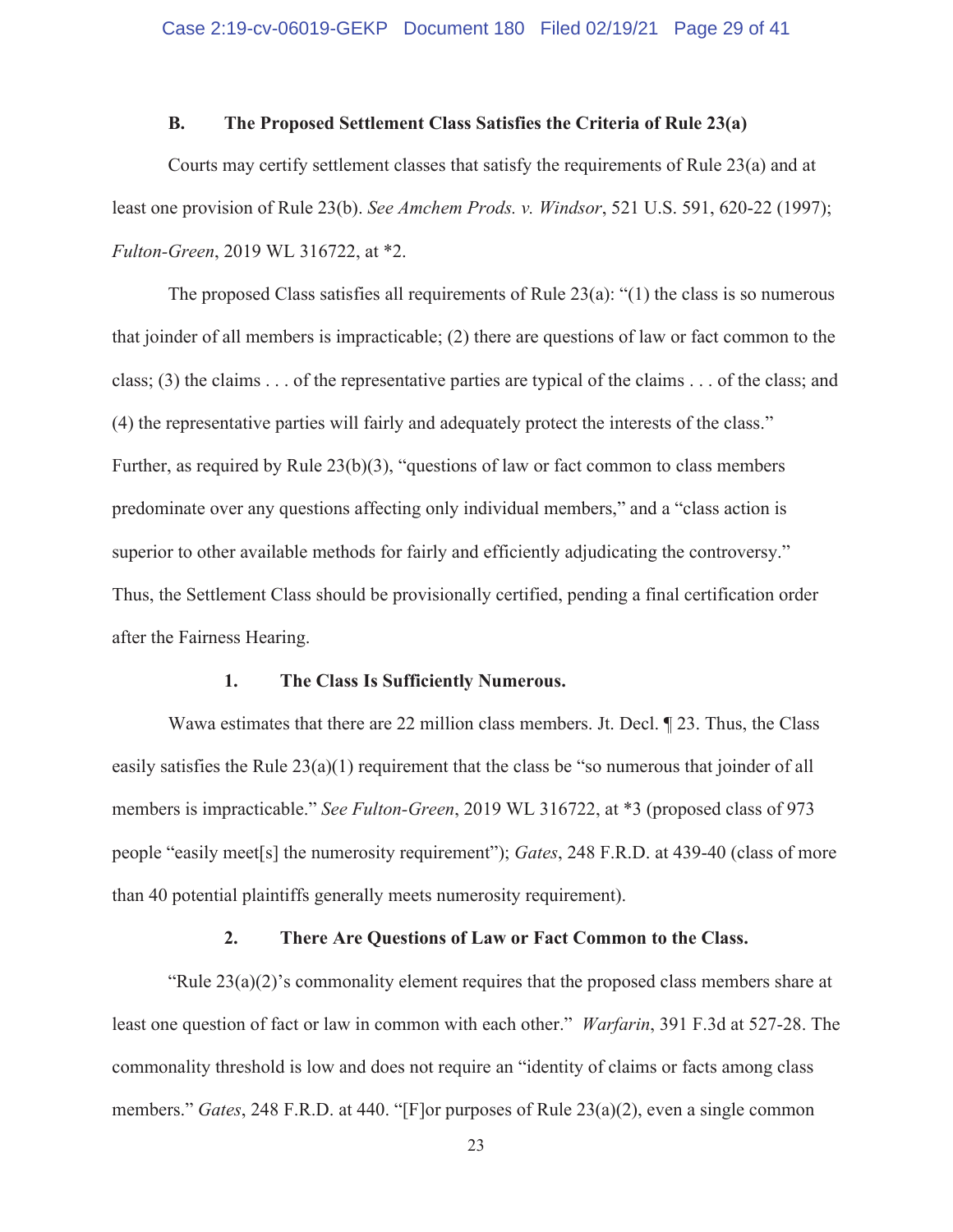#### Case 2:19-cv-06019-GEKP Document 180 Filed 02/19/21 Page 30 of 41

question will do." *Wal-Mart Stores, Inc. v. Dukes*, 564 U.S. 338, 359 (2011) (internal quotation and alterations omitted).

Here, the facts relating to the Wawa Data Security Incident are the key issues in the case. There are multiple common questions, including "how the data breach occurred, whether [Wawa] had a duty to protect [cardholder information], and whether [Wawa's customers] were harmed by the breach." *Fulton-Green*, 2019 WL 316722, at \*3. The commonality requirement has been met.

### **3. The Class Representatives' Claims Are Typical of the Claims of the Class.**

Rule  $23(a)(3)$  requires that the "claims or defenses of the representative parties [be] typical of the claims or defenses of the class." This inquiry is "intended to assess whether the action can be efficiently maintained as a class and whether the named plaintiffs have incentives that align with those of absent class members so as to assure that the absentees' interests will be fairly represented." *Hall*, 2019 WL 3996621, at \*7. Typicality is satisfied where there is a "strong similarity of legal theories or where the claim arises from the same practice or course of conduct." *In re Nat'l Football League Players Concussion Injury Litig.*, 821 F.3d 410, 428 (3d Cir. 2016) (hereinafter "*NFL Players II*") (internal citation omitted). Here, the claims of the Class Representatives are "not only similar to those of other class members but are virtually identical." *Fulton-Green*, 2019 WL 316722, at \*4.

All of the Class Representatives, who were customers of Wawa during the Period of the Data Security Breach, "seek to hold [Wawa] liable for damages related to the breach and share common questions of law and fact with all other class members. Thus, their claims are typical of the class delineated for the proposed settlement." *Id*.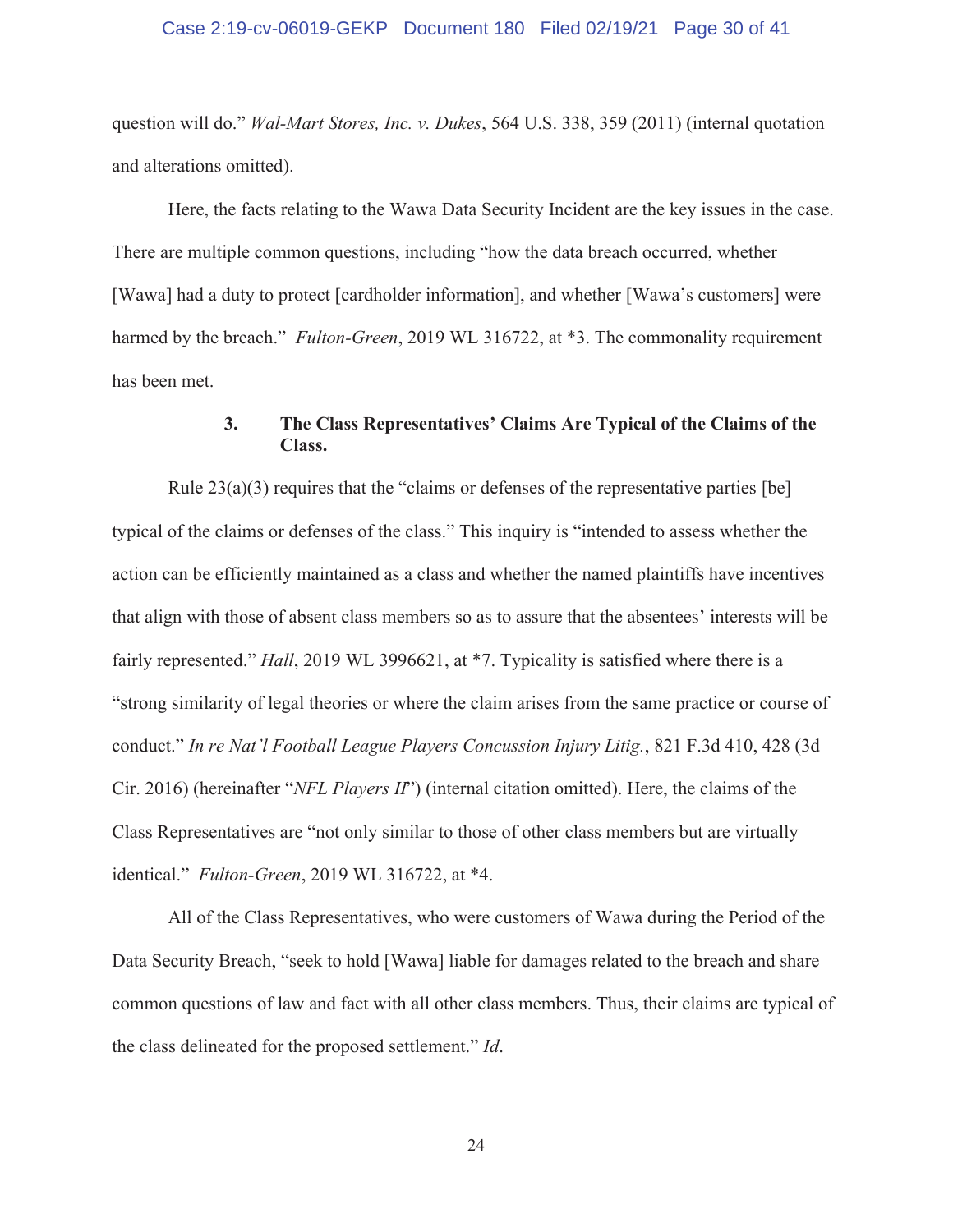### **4. The Class Representatives and Co-Lead Counsel Will Fairly and Adequately Represent the Class.**

Rule 23(a)(4) tests whether the "representative parties will fairly and adequately protect the interests of the class."

Essentially, the inquiry into the adequacy of the representative parties examines whether the putative named plaintiff has the ability and the incentive to represent the claims of the class vigorously, that he or she has obtained adequate counsel, and that there is no conflict between the individual's claims and those asserted on behalf of the class.

*In re Imprelis Herbicide Mktg, Sales Prac. and Prods. Liability Litig.*, 296 F.R.D. 351, 361 (E.D. Pa. 2013) (Pratter, J.) (citations and internal quotation marks omitted); *see also Amchem,* 521 U.S. at 625 ("The adequacy inquiry under Rule  $23(a)(4)$  serves to uncover conflicts of interest between named parties and the class they seek to represent.").

Here, the named Plaintiffs have been actively involved in the litigation of this case, and each has produced documents and reviewed and approved the proposed Settlement. Jt. Decl. ¶ 39. Their interests and those of the other Class Members are aligned: all are equally interested in proving the factual averments in the Complaint, establishing Wawa's liability, and obtaining compensation from Wawa. As described below, the Class Representatives have retained knowledgeable and well-qualified counsel who have successfully prosecuted many class actions, including many actions arising from data breaches. Interim Co-Lead Counsel have vigorously prosecuted the action since even before their appointment, and have devoted substantial effort and resources on behalf of the Class. *Id*., *passim*.

### **5. Common Issues Predominate over any Individual Issues and a Class Action Is Superior to Other Available Methods of Adjudicating the Controversy**.

In addition to satisfying the criteria under Rule  $23(a)$ , the proposed Settlement Class must meet one of the criteria under Rule 23(b). Plaintiffs seek to certify a class under Rule 23(b)(3),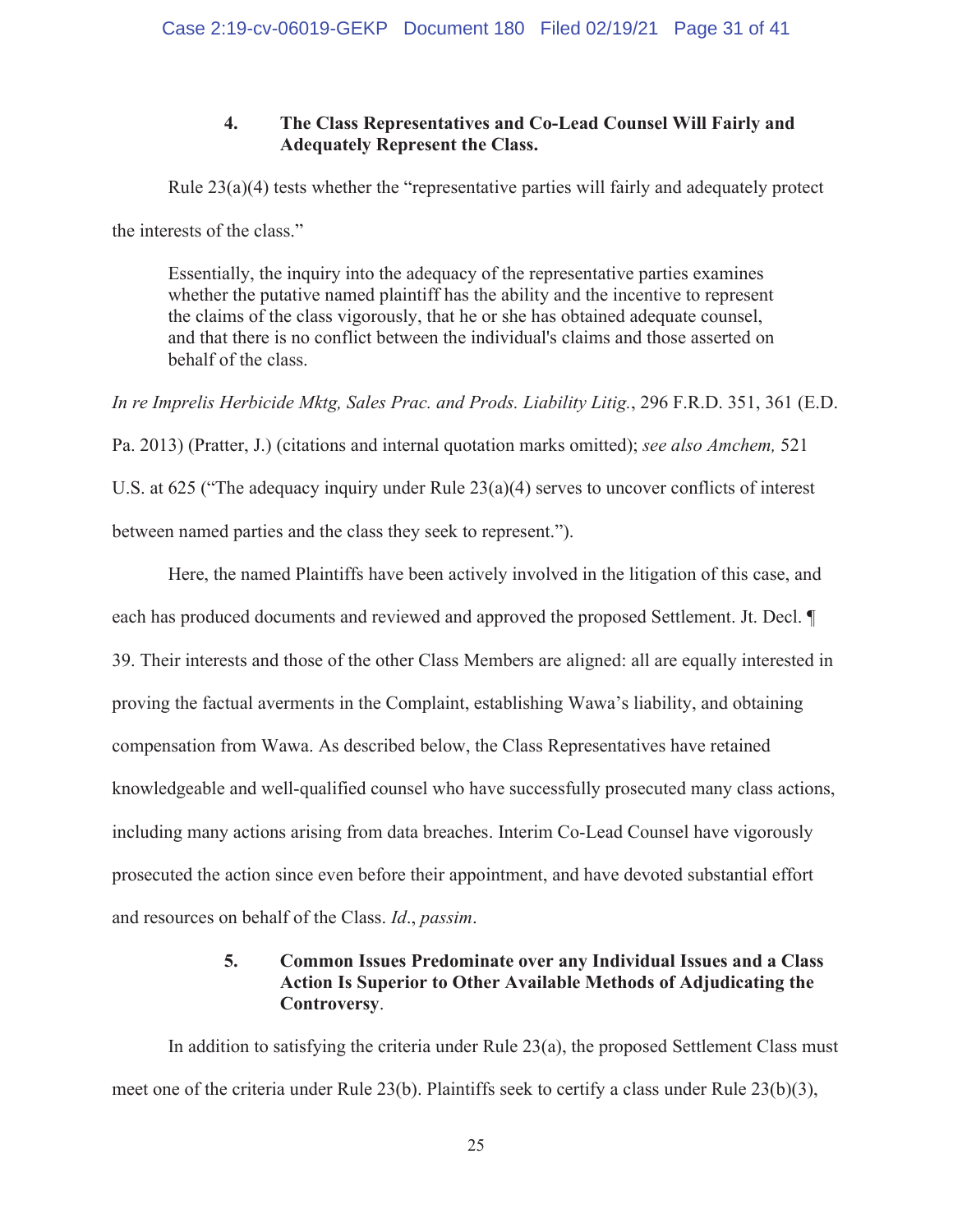#### Case 2:19-cv-06019-GEKP Document 180 Filed 02/19/21 Page 32 of 41

which requires that "questions of law or fact common to class members predominate over any questions affecting only individual members, and that a class action is superior to other available methods for fairly and efficiently adjudicating the controversy." The proposed Settlement Class meets both requirements.

#### **a. Common issues predominate.**

As the Supreme Court has explained:

The predominance inquiry asks whether the common, aggregation-enabling, issues in the case are more prevalent or important than the non-common, aggregation-defeating, individual issues. When one or more of the central issues in the action are common to the class and can be said to predominate, the action may be considered proper under Rule 23(b)(3) even though other important matters will have to be tried separately, such as damages or some affirmative defenses peculiar to some individual class members.

*Tyson Foods, Inc. v. Bouaphakeo*, \_\_\_ U.S. \_\_\_, 136 S. Ct. 1036, 1045 (2016) (citations and quotation marks omitted).

Here, the many "common, aggregation-enabling" questions of law and fact include: whether Wawa owed a duty to the Class Members to adequately protect their cardholder information; whether Wawa breached that duty; whether Wawa violated state consumer protection statutes and common law; whether Wawa knew or should have known that its payment card environment and systems were vulnerable to attack from cybercriminals; whether Wawa complied with all applicable payment card industry requirements (*e.g.*, PCI DSS); whether Wawa's conduct or inaction was the proximate cause of the breach of its payment card environment; and whether Plaintiffs and the Class are entitled to recover damages and other relief from Wawa. In other words, Wawa's liability "depend[s] entirely upon" its own duties and actions, and not on the "particularized conduct of individual class members." *Sullivan*, 667 F.3d at 298-300. Class Members would rely on common documentary, testimonial, and expert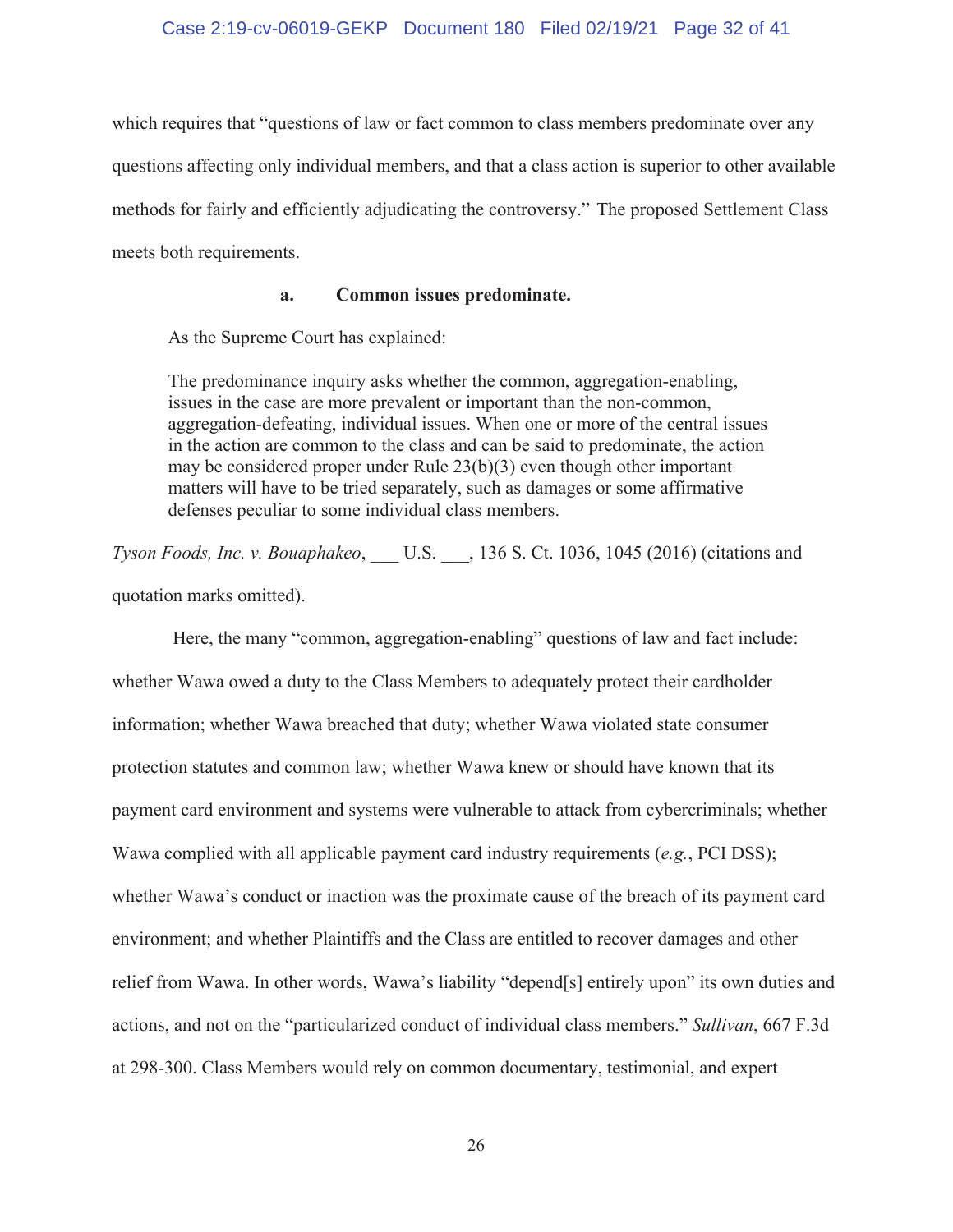#### Case 2:19-cv-06019-GEKP Document 180 Filed 02/19/21 Page 33 of 41

evidence to prove Wawa's actions and inactions and to establish liability. Therefore, common issues predominate. *See NFL Players II,* 821 F.3d at 427 (though plaintiffs may have unique injuries, "their negligence and fraud claims still depend on the same common questions regarding the [defendant's] conduct"); *Warfarin*, 391 F.3d at 528 (finding commonality where liability depended on the defendant's conduct, not on conduct of individual class members, and proof of liability "depends on evidence which is common to the class members").

#### **b. A class action is superior to other means of adjudication.**

"The superiority requirement asks the court to balance, in terms of fairness and efficiency, the merits of a class action against those of alternative available methods of adjudication." *Processed Egg Prods.*, 284 F.R.D. at 264. Rule 23(b)(4) suggests that courts consider the following non-exhaustive list of factors when making a superiority determination: "(A) the class members' interests in individually controlling the prosecution or defense of separate actions; (B) the extent and nature of any litigation concerning the controversy already begun by or against class members; (C) the desirability or undesirability of concentrating the litigation of the claims in the particular forum; and (D) the likely difficulties in managing a class action."

Here, all four considerations weigh in favor of certifying the Settlement Class. There is no indication that Class Members would be interested in litigating individually or that the litigation should proceed in a non-class forum. Indeed, all of the actions filed against Wawa in state and federal courts were styled as class actions, all of the federal actions have been consolidated in this Court, and the lone state-court action has been stayed pending the outcome of this Settlement. Jt. Decl. ¶¶ 4, 38. In addition, the cost and complexity of litigation would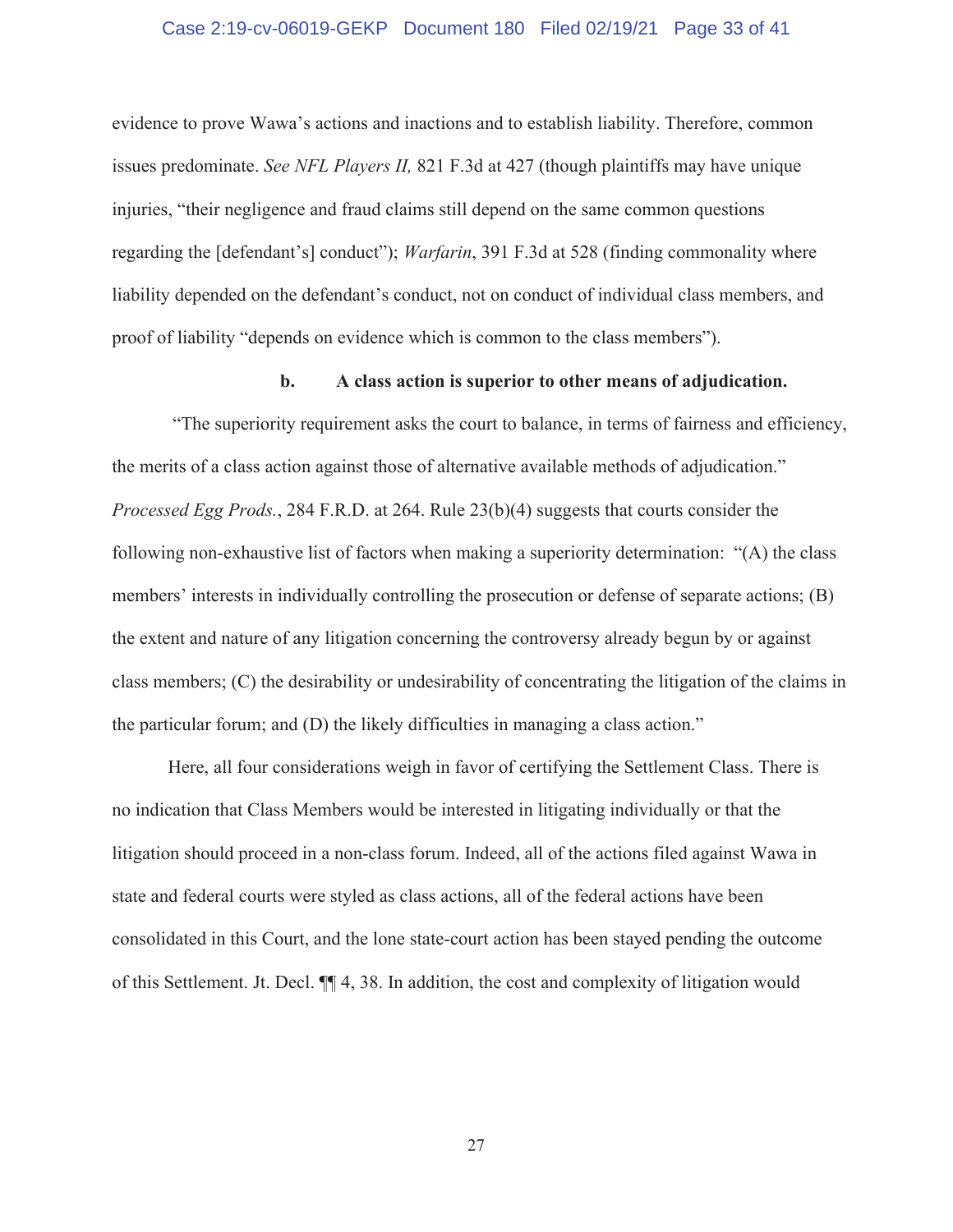preclude the vast majority of Class Members from filing suit individually.<sup>11</sup> The class action Settlement, in contrast, provides Class Members with an immediate monetary benefit and the benefit of improved security when they use debit or credit cards at Wawa in the future.

As this Court summarized in another data breach case:

[A]ll of the claims are almost identical because they arise from the same underlying activity and the damages should be easily provable and quantifiable. Furthermore, the value of the individual claims may be modest and thus impractical to litigate on a case by case basis. This is particularly true for people . . . who have not suffered identity theft but have had to spend time notifying institutions and signing up for identity theft protection programs.

*Fulton-Green*, 2019 WL 316722, at \*4 (preliminarily certifying Rule 23(b)(3) class).

### **C. The Notice Program Provides Class Members with the Best Notice Practicable Under the Circumstances.**

If the parties show that the "court will likely be able to: (i) approve the proposal under Rule  $23(e)(2)$  and (ii) certify the class for purposes of judgment on the proposal," then the Court must "direct notice in a reasonable manner to all class members who would be bound" by the proposed settlement. Rule  $23(e)(1)(B)$ . Pursuant to Rule  $23(c)(2)(B)$ , the notice must be the "best" notice that is practicable under the circumstances, including individual notice to all members who can be identified through reasonable effort."

There are three aspects to notice requirements under Rule 23 and fundamental due process: (1) notice must be disseminated in a manner "reasonably calculated, under all the circumstances, to apprise interested parties of the pendency of the action and afford them an opportunity to present their objections"; (2) the content must be of "such nature as reasonably to convey the required information"; and (3) the notice must "afford a reasonable time for those

<sup>&</sup>lt;sup>11</sup> Because the Parties request certification for settlement purposes only, the Court "need not inquire whether the case, if tried, would present intractable management problems . . . [because] the proposal is that there be no trial." *Amchem*, 521 U.S. at 620; *accord Sullivan,* 667 F.3d at 322 n.56; *Processed Egg Prods.*, 284 F.R.D. at 264.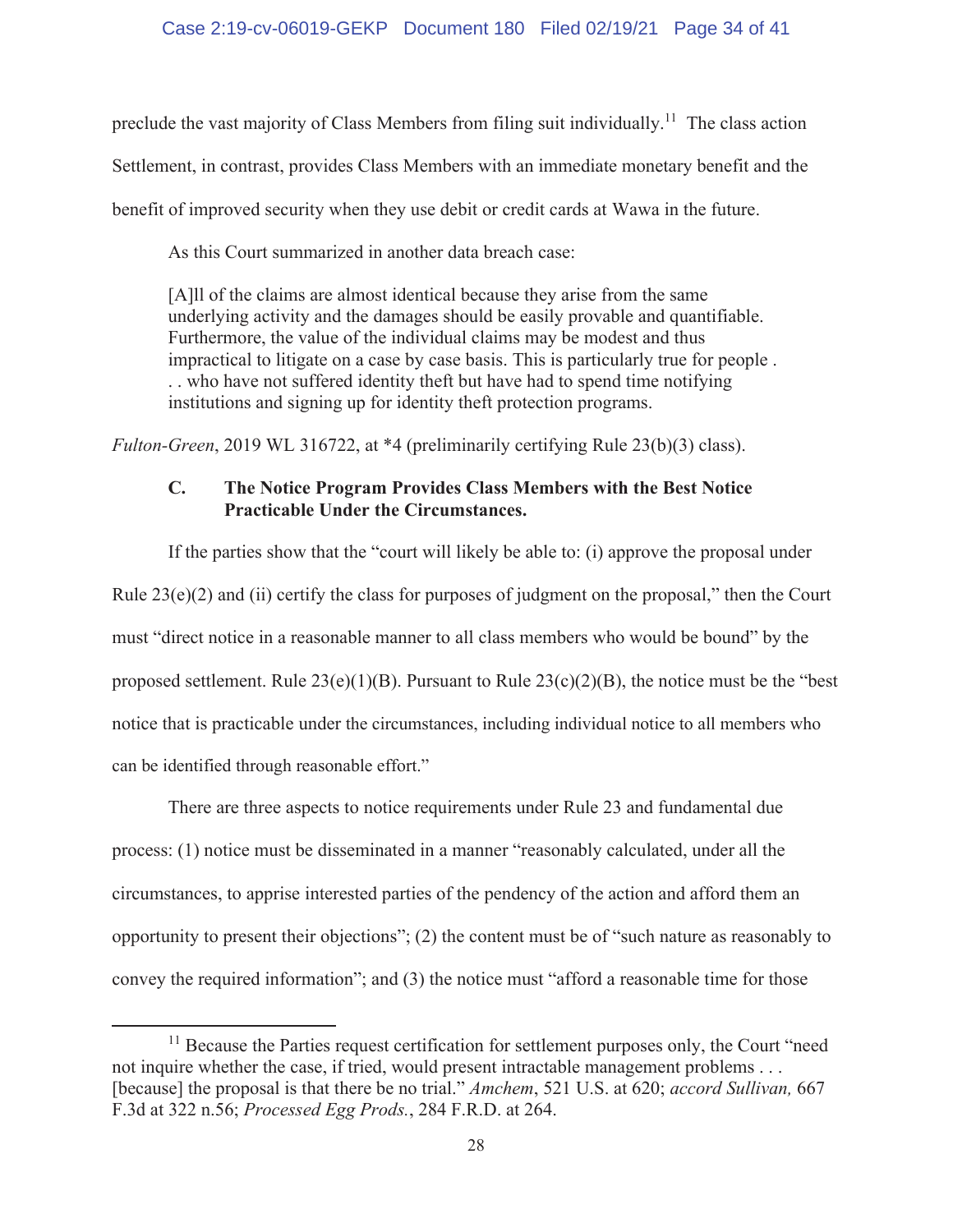#### Case 2:19-cv-06019-GEKP Document 180 Filed 02/19/21 Page 35 of 41

interested to make their appearance" and exercise their options to file a claim, object, or opt out of the class. *Mullane v. Central Hanover Bank & Trust Co*., 339 U.S. 306, 314 (1950) (internal citations omitted); *see also In re Nat'l Football League Players Concussion Injury Litig.,* 775 F.3d 570, 583 (3d Cir. 2014) (principal purpose of notice provision of Rule 23(e)(1) is to "ensure that absentee class members, for whom a settlement will have preclusive effect, have an opportunity to review the materials relevant to the proposed settlement and to be heard or otherwise take steps to protect their rights before the court approves or rejects the settlement") (quoting 2 MCLAUGHLIN ON CLASS ACTIONS § 6:17 (10th ed. 2013)). The Notice Program achieves all of these objectives.

#### **1. Notice Will Reach Significant Numbers of Class Members.**

Rule 23, as amended in 2018, "does not specify any particular means" as the "preferred" means of notice, instead directing courts and counsel to "focus on the means or combination of means most likely to be effective in the case before the court." Advisory Committee Note, 2018 amendment to Rule  $23(c)(2)(B)$ .

Where, as here, a settlement relates to the use of payment cards at a particular business, and the parties do not have contact information for Class Members,<sup>12</sup> in-store signage and website postings are a reasonable form of substitute notice. For example, *Hanlon v. Aramark Sports, LLC,* No. 09-cv-00465, 2010 WL 374765 (W.D. Pa. Feb. 3, 2010) involved claims that a concessionaire at a Pittsburgh sports stadium did not properly truncate credit card information on its receipts, in violation of federal law. The names and addresses of potential class members were

<sup>&</sup>lt;sup>12</sup> Wawa has represented that neither it nor its agents have contact information sufficient to provide direct notice to Settlement Class Members. Jt. Decl. ¶ 31. This is consistent with Class Counsel's experience in other payment card data breach class actions. *Id*.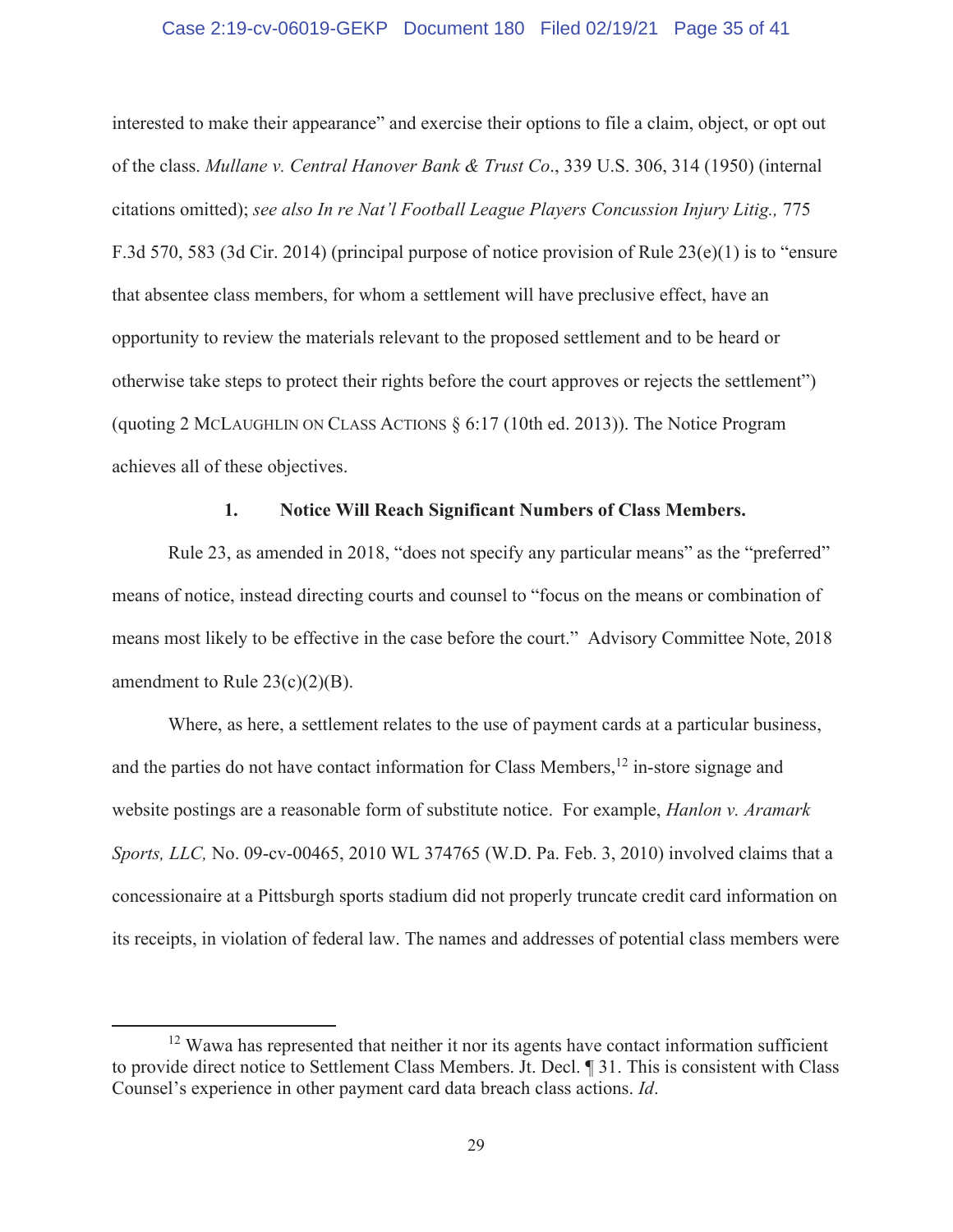#### Case 2:19-cv-06019-GEKP Document 180 Filed 02/19/21 Page 36 of 41

not in any single repository but rather in the records of the individual banks that issued the credit and debit cards used by the members of the settlement class. *Hanlon*, 2010 WL 374765 at \*6. The court determined that the best notice practicable under the circumstances consisted of a single notice in one local newspaper and a flyer in the store announcing the settlement and directing class members to the settlement website. *Id.* Similarly, in *Palamara v. Kings Family Rests*., No. 07-cv-00317, 2008 WL 1818453, at \*1 (W.D. Pa. Apr. 22, 2008), the court approved a notice plan that involved publication in local newspapers and signs in the defendant's restaurants announcing the settlement and directing customers to the restaurant's website or to a manager to obtain more information, including claim forms and a detailed notice about the settlement. *Palamara*, 2008 WL 1818453, at \*1; *see also In re Sonic Corp. Customer Data Breach Litig.*, No. 1:17-md-02807-JSG (Dkt. 145), slip op. at 5-6 (N.D. Ohio Dec. 20, 2018) (approving notice plan that omitted individualized direct notice and included signs in affected stores, a banner announcement on defendant's website, and detailed notice on a settlement website) (copy attached hereto at Ex.  $D$ ).<sup>13</sup>

Media coverage can also be an integral part of an effective notice plan, especially where, as here, the press has been covering the subject matter of this lawsuit. *See Campbell v. Facebook, Inc.*, 951 F.3d 1106, 1115, 1127 (9th Cir. 2020) (affirming district court's final approval of settlement in which notice was provided to injunctive relief class through postings on class counsel's websites and publicly available information "primarily through news coverage").

<sup>&</sup>lt;sup>13</sup> The Advisory Committee on the Rules of Civil Procedure notes that a "simple posting in a place visited by many class members, directing attention to a source of more detailed information, may suffice" when providing notice to members of  $23(b)(1)$  and  $(b)(2)$  classes. Although the requirements for notice to a Rule 23(b)(3) class are more stringent, the Advisory Committee notes recognize the potential effectiveness of posting signs in locations where class members are likely to see them.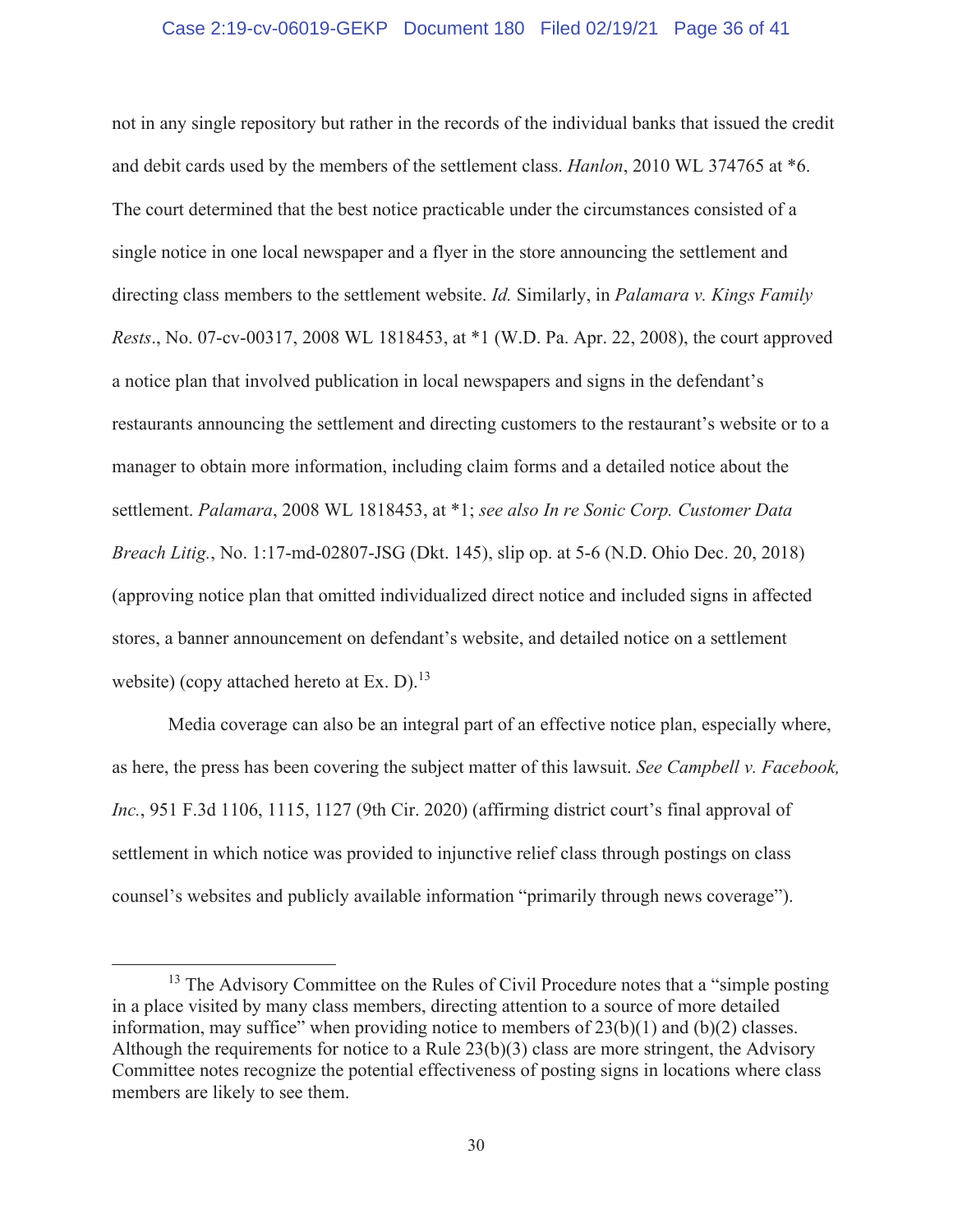#### Case 2:19-cv-06019-GEKP Document 180 Filed 02/19/21 Page 37 of 41

Wawa has agreed to issue a press release and post a link to the Settlement Website on its own website. There was widespread news coverage of the Data Security Incident in early 2020 (*see, e.g*., ¶¶ 195 to 202 of the Complaint and accompanying footnotes), and Plaintiffs expect that media coverage after issuance of the press release will encourage Class Members to visit the Settlement Website to learn more about their rights and options under the Settlement. Jt. Decl. ¶ 32.d.14

The Parties expect notice to reach virtually all of the proposed Class. KCC Decl. at ¶ 22. This is well within the permissible range for class notice, especially in a case in which contact information for Class Members is not reasonably available. *See In re Heartland Payment Sys., Inc. Customer Data Sec. Breach Litig.,* 851 F. Supp. 2d 1040, 1061 (S.D. Tex. 2012) ("consistent with prevailing standards," the court ordered that "Summary Notice" must reach at least 80% of the proposed class and approved a plan estimated to reach 81.4% of the class).

### **2. The detailed notice form, in-store signs, press release, and settlement website clearly and concisely inform Class Members about their rights and options, including how to file a claim.**

As required by Rule 23(2)(B), the proposed Long Form notice attached as Ex. B to the Settlement Agreement "clearly and concisely state[s] in plain, easily understood language: (i) the nature of the action; (ii) the definition of the class certified; (iii) the class claims, issues, or defenses; (iv) that a class member may enter an appearance through an attorney if the member so desires; (v) that the court will exclude from the class any member who requests exclusion; (vi) the time and manner for requesting exclusion; and (vii) the binding effect of a class judgment on

<sup>&</sup>lt;sup>14</sup> The proposed Notice Program does not include traditional "publication notice" because the combination of in-store signs, notice on Wawa's website, and coverage resulting from the press release will be more effective in reaching Class Members who, by definition, are Wawa customers. KCC Decl. ¶ 11; Jt. Decl. ¶ 32.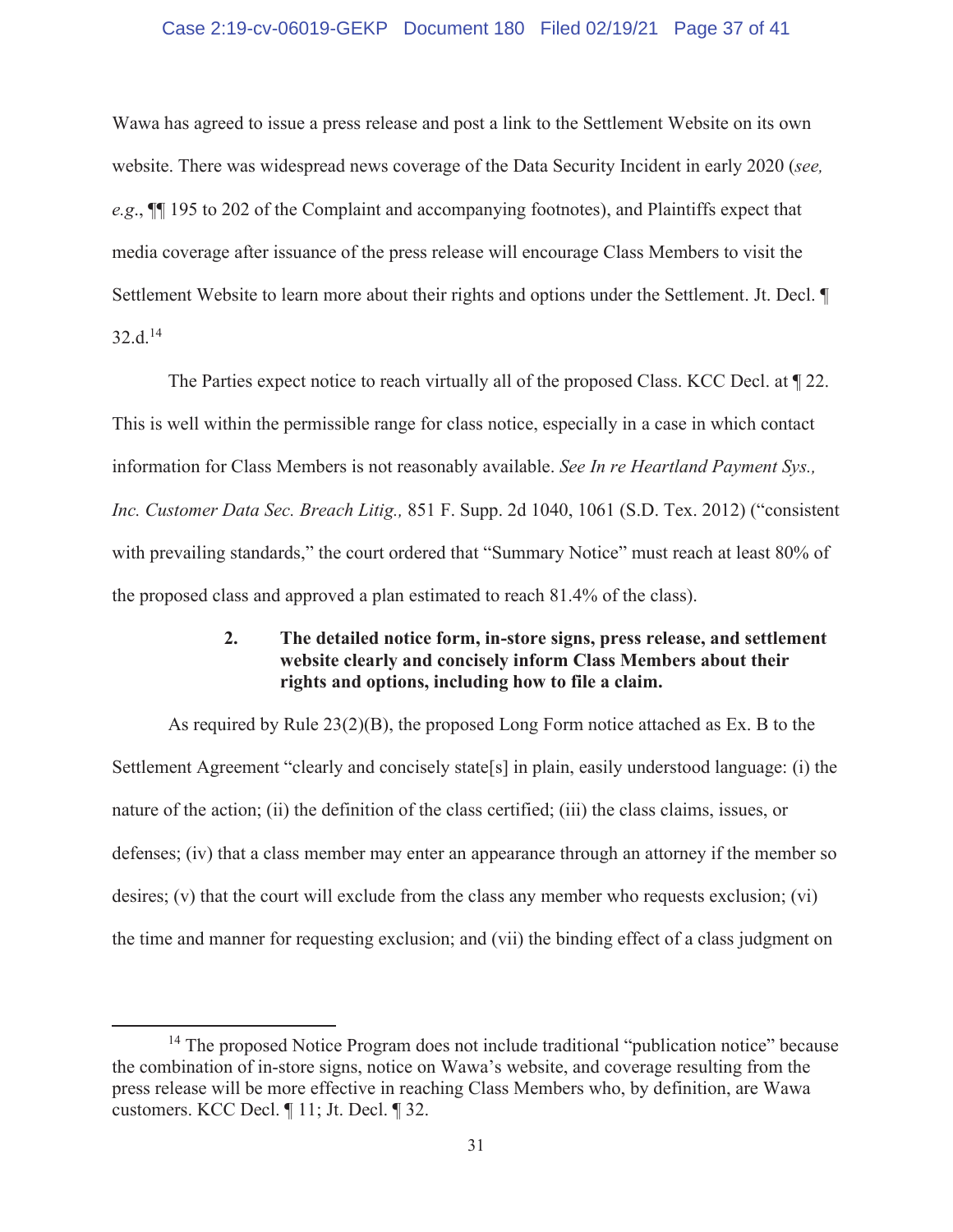#### Case 2:19-cv-06019-GEKP Document 180 Filed 02/19/21 Page 38 of 41

members under Rule  $23(c)(3)$ ." It also describes the terms of the Settlement, including requests for service awards for the Class Representatives and for an award of attorneys' fees and reimbursement of expenses; informs Class Members about their right to object to the Settlement (and how to do so); provides the date, time, and place of the Final Approval hearing and the procedures for appearing at the hearing; and provides contact information for Co-Lead Counsel and the Settlement Administrator. Jt. Decl. ¶ 33.

The signs to be posted at payment terminals in stores and at fuel pumps clearly and concisely inform Class Members about the Settlement and direct them to the Settlement Website for further information, including how Class Members can participate in the Settlement. *See* Ex. C to Settlement Agreement. These signs also contain a QR code that Class Members can scan with their smartphones to provide easy access to the Settlement Website. S.A. ¶ 55.b; Jt. Decl. ¶ 32.a.

 The Notice Program will inform Class Members of the deadlines for objecting to the settlement and excluding themselves from the Class. The deadlines themselves are reasonable. *See Nat'l Football League,* 301 F.R.D. at 203 ("It is well-settled that between 30 and 60 days is sufficient to allow class members to make their decisions to accept the settlement, object, or exclude themselves.").

In sum, the Notice Program warrants approval: it is reasonable, is designed to reach Class Members efficiently, provides the information and time that Class Members need to protect their rights, and is the best notice practicable under the circumstances. *See Warfarin* 391 F.3d at 536- 37 (where parties did not have access to names and addresses of the "multitude of people nationwide who purchased" the product at issue, a notice plan that did not include any individual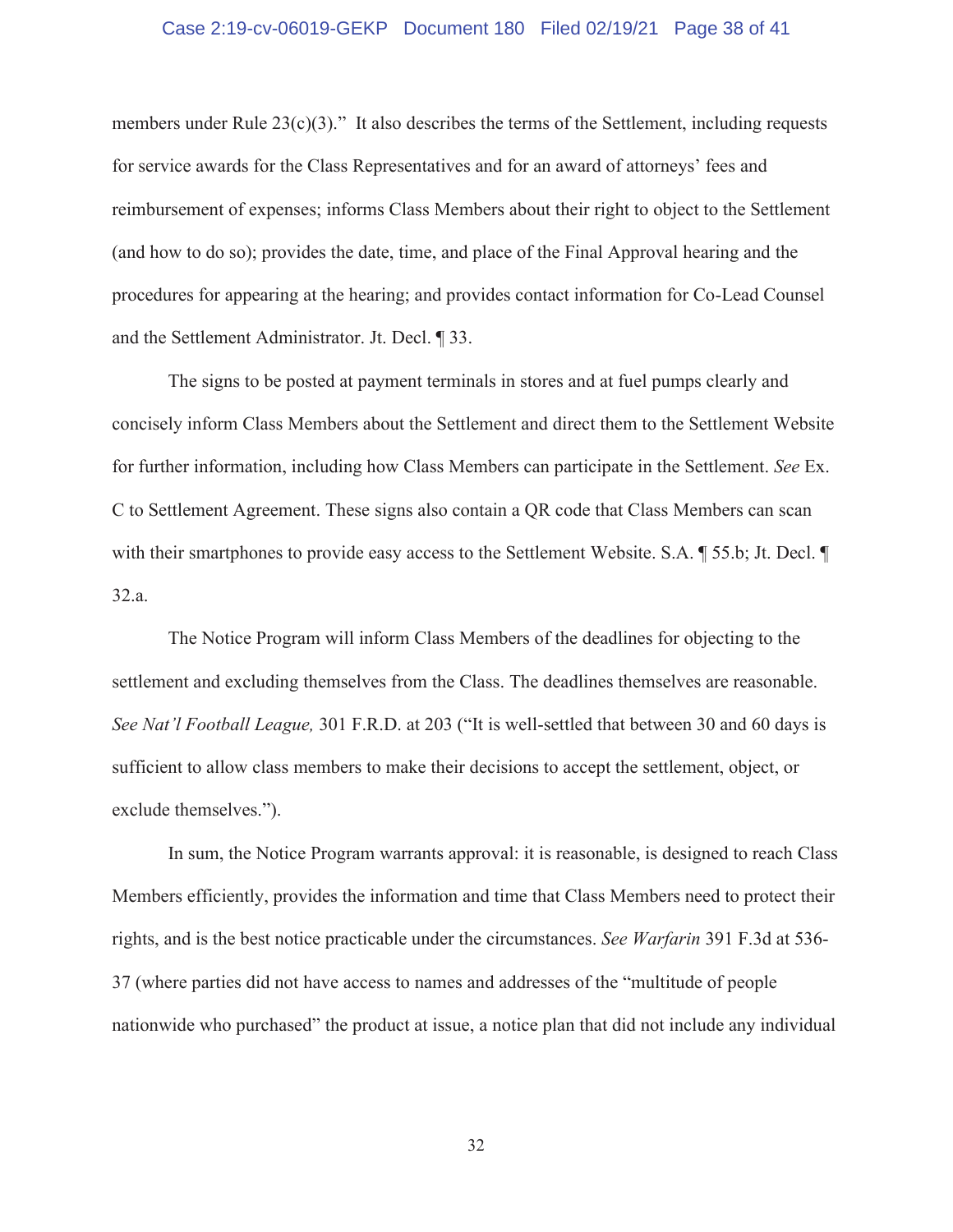### Case 2:19-cv-06019-GEKP Document 180 Filed 02/19/21 Page 39 of 41

direct mail notice was a "reasonable effort" to provide the "best notice practicable under the circumstances").

### **V. INTERIM CO-LEAD COUNSEL SHOULD BE PROVISIONALLY APPOINTED AS CLASS COUNSEL**

Plaintiffs request that the Court appoint the current Interim Co-Lead Counsel team as

Class Counsel for the Settlement Class. Interim Co-Lead Counsel have vigorously represented

the interests of Plaintiffs and Class Members at all times since their appointment.

Rule  $23(g)$  sets forth the criteria for evaluating the adequacy of Plaintiffs' counsel:

(i) the work counsel has done in identifying or investigating potential claims in the action;

(ii) counsel's experience in handling class actions, other complex litigation, and the types of claims asserted in the action;

(iii) counsel's knowledge of the applicable law; and

(iv) the resources that counsel will commit to representing the class.

FED. R. CIV. P.  $23(g)(1)(A)$ . The Court previously held that Class Counsel met these criteria for purposes of Interim Co-Lead Counsel appointments. (Dkt. 120.) See also Dkt. 78-2 through -5 (exhibits to leadership application including firm resumes).

### **VI. PROPOSED SCHEDULE FOR FINAL APPROVAL HEARING, ETC.**

Plaintiffs request that the Court establish dates for disseminating notice to the Settlement Class, deadlines for requests for exclusion or objections, dates for filing papers relating to final settlement approval and attorneys' fees, and a date for the Final Approval Hearing. Plaintiffs propose the following schedule as set forth in the Settlement Agreement and proposed preliminary approval Order: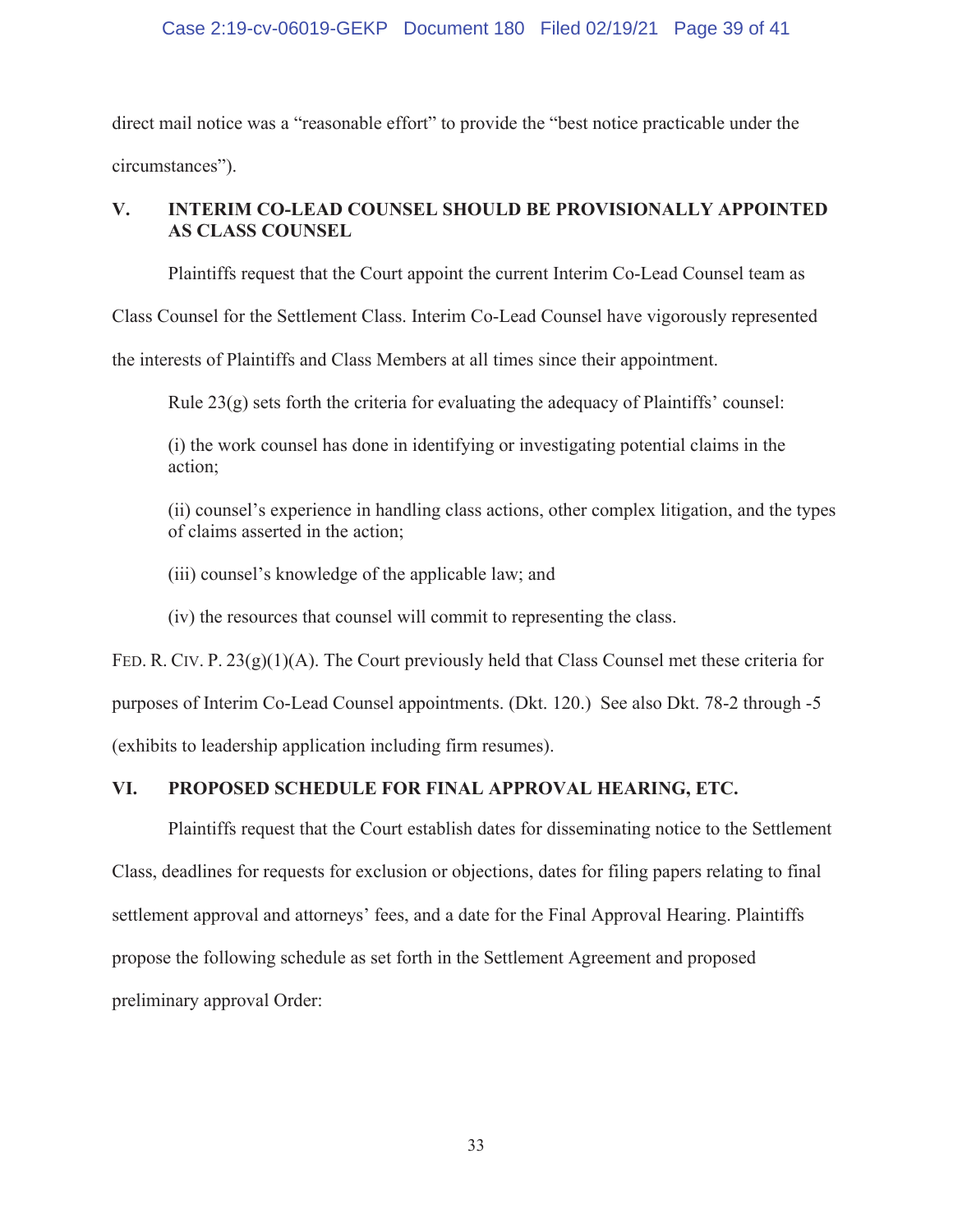| Event                                               | <b>Time for Compliance</b>              |
|-----------------------------------------------------|-----------------------------------------|
| Notice Issuance Date and Launch of Settlement       | 30 days after entry of Preliminary      |
| Website                                             | Approval Order                          |
| Deadline for Class Counsel's Application for        | 90 days after entry of Preliminary      |
| Attorneys' Fees, Expenses, and Service Awards       | Approval Order                          |
| Opt-Out and Objection Deadline                      | 105 days after entry of Preliminary     |
|                                                     | Approval Order                          |
| Claims Deadline                                     | 120 days after entry of Preliminary     |
|                                                     | Approval Order                          |
| Deadline for Motion in Support of Final Approval of | 150 days after entry of Preliminary     |
| Settlement                                          | Approval Order                          |
| Final Approval Hearing                              | No earlier than 180 days after entry of |
|                                                     | Preliminary Approval Order              |

### **VII. CONCLUSION**

 Based on the foregoing, Plaintiffs and Interim Co-Lead Counsel respectfully request that the Court: (1) grant preliminary approval to the Settlement; (2) provisionally certify for settlement purposes only the proposed Settlement Class, pursuant to Rules 23(b)(3) and 23(e) of the Federal Rules of Civil Procedure; (3) approve the proposed Notice Program; (4) approve, set deadlines for, and order the opt out and objection procedures set forth in the Settlement Agreement; (5) appoint Plaintiffs (including Kasan Laster) as Class Representatives; (6) appoint as Class Counsel Sherrie Savett of Berger Montague PC, Benjamin Johns of Chimicles Schwartz Kriner & Donaldson-Smith LLP, Roberta Liebenberg of Fine, Kaplan and Black, R.P.C., and Linda Nussbaum of Nussbaum Law Group, P.C.; and (7) schedule a Fairness Hearing in accordance with the proposed schedule set forth above. A proposed Preliminary Approval Order is being filed herewith.